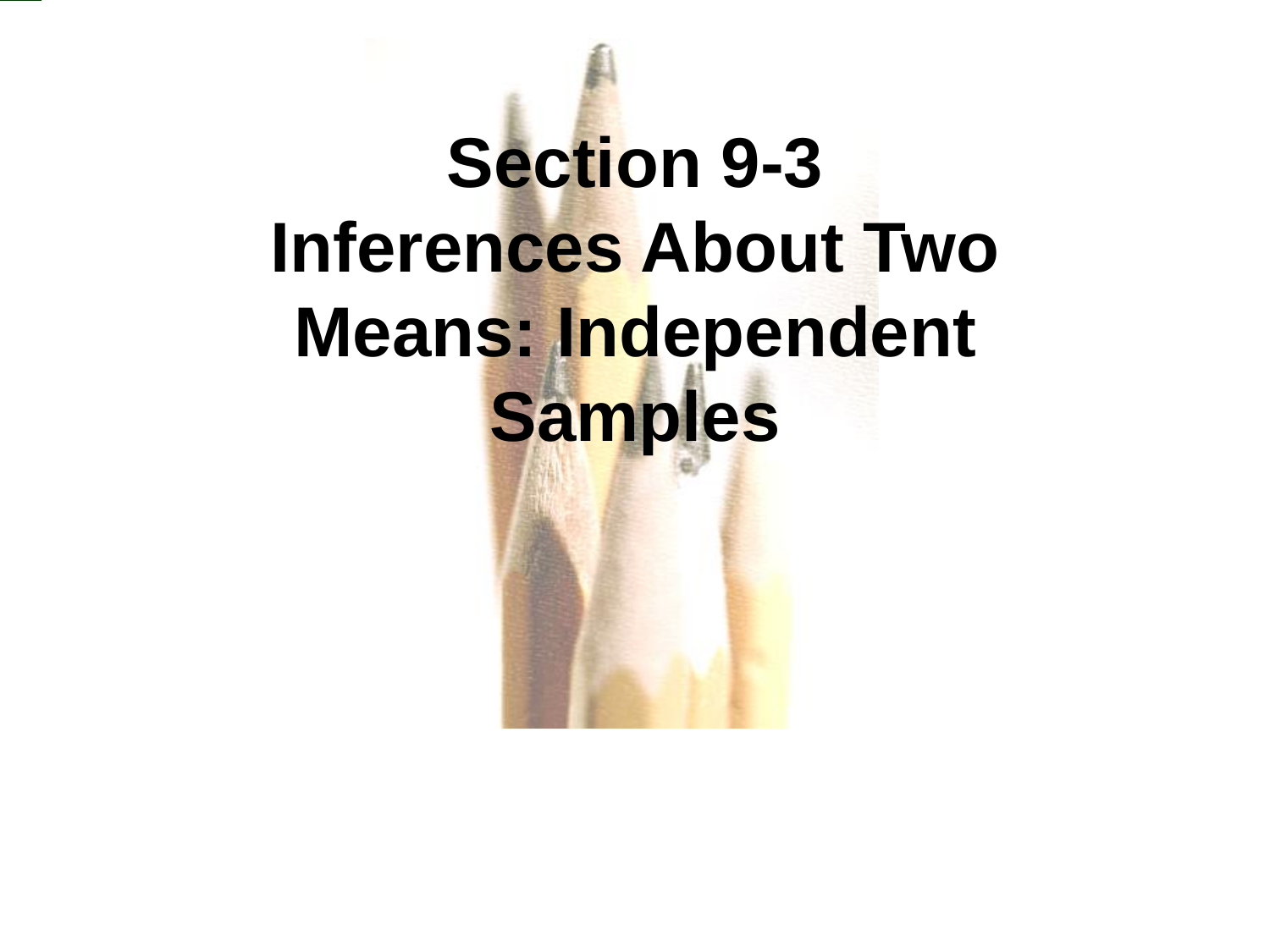**Key Concept**

**This section presents methods for using sample data from two independent samples to test hypotheses made about two population means or to construct confidence interval estimates of the difference between two population means.**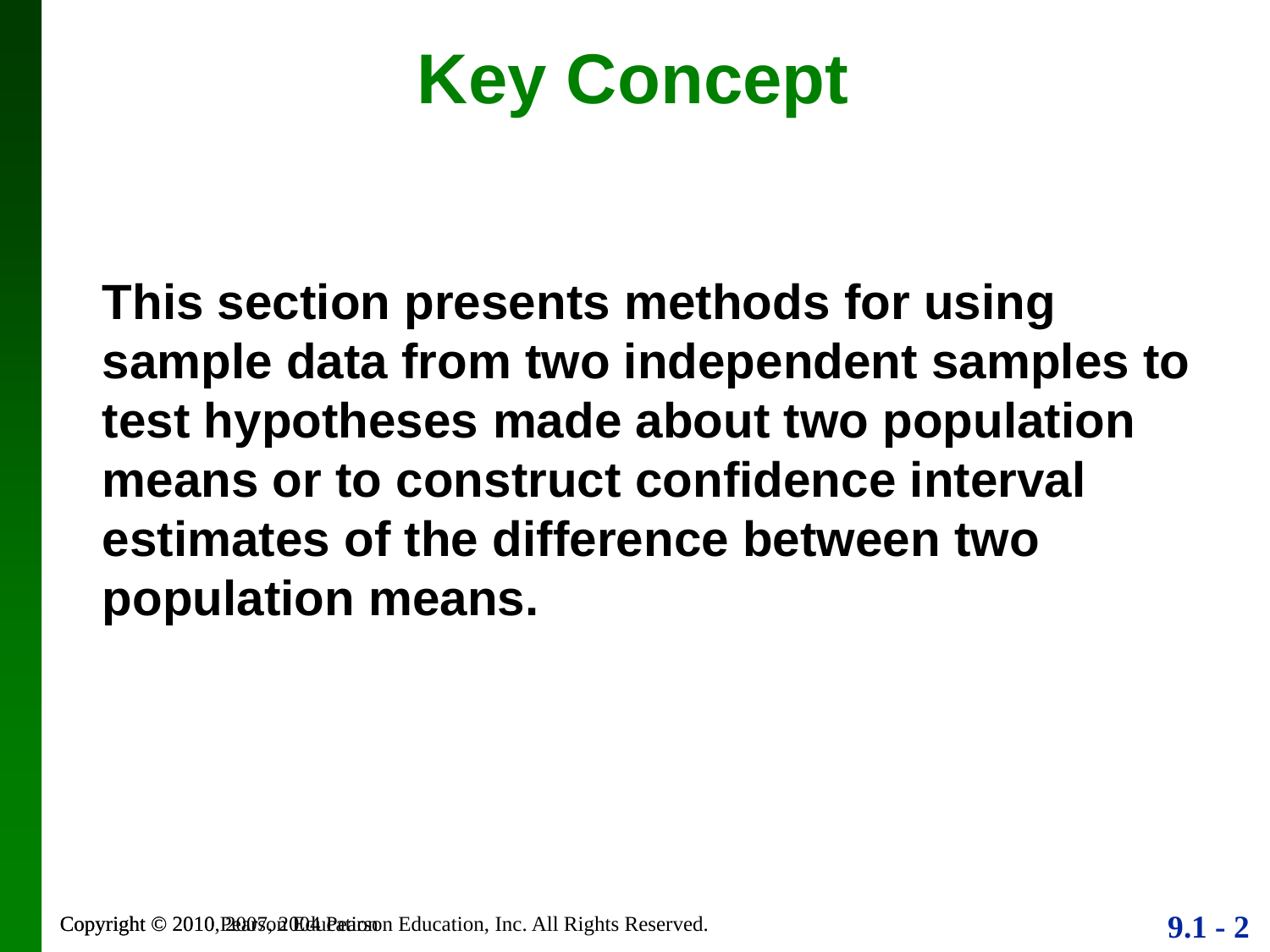## **Key Concept**

**In Part 1 we discuss situations in which the standard deviations of the two populations are unknown and are not assumed to be equal. In Part 2 we discuss two other situations: (1) The two population standard deviations are both known; (2) the two population standard deviations are unknown but are assumed to be equal. Because is typically unknown in real situations, most attention should be given to the methods described in Part 1.**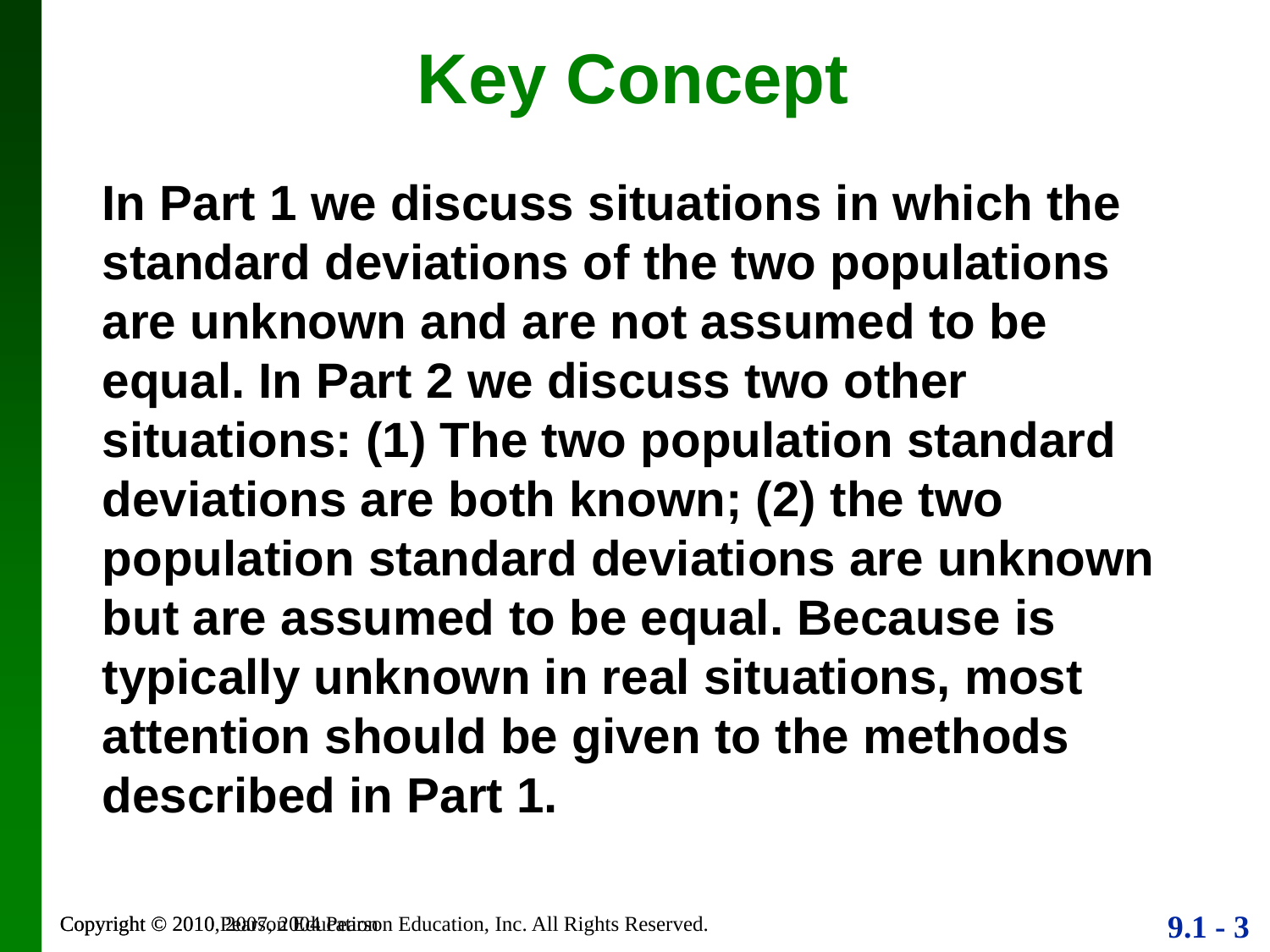## Part 1: Independent Samples with *σ*<sub>1</sub> and *σ*<sub>2</sub> Unknown and Not Assumed Equal

Copyright © 2010, 2007, 2007, 2009, 2009, 2010, 2010, 2010, 2010, 2010, 2010, 2010, 2010, 2010, 2010, 2010, 2010, 2010, 2010, 2010, 2010, 2010, 2010, 2010, 2010, 2010, 2010, 2010, 2010, 2010, 2010, 2010, 2010, 2010, 2010,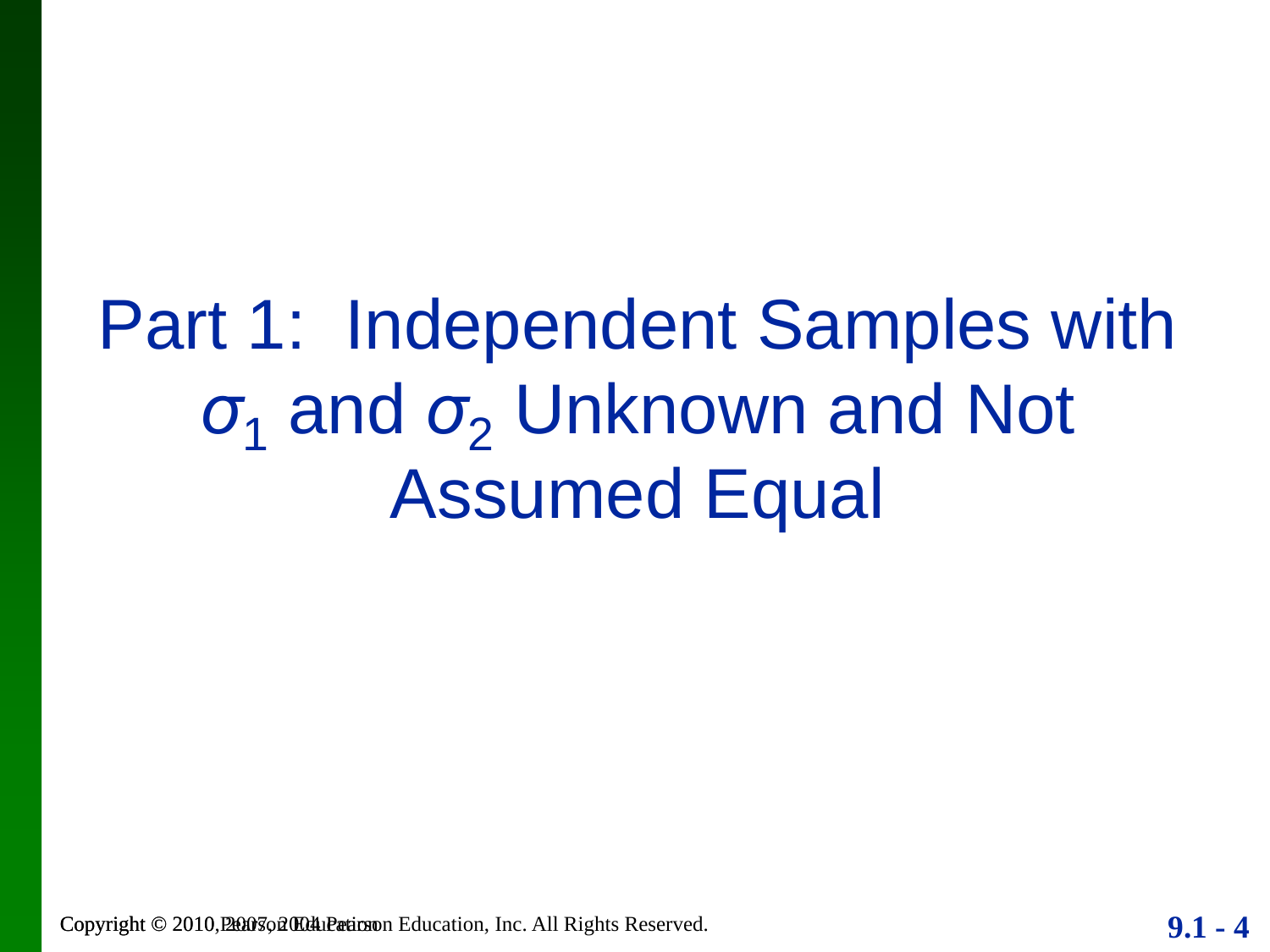## **Definitions**

**Two samples are independent if the sample values selected from one population are not related to or somehow paired or matched with the sample values from the other population.** 

**Two samples are dependent if the sample values are** *paired***. (That is, each pair of sample values consists of two measurements from the same subject (such as before/after data), or each pair of sample values consists of matched pairs (such as husband/wife data), where the matching is based on some inherent relationship.)**

Copyright © 2010, 2007, 2007, 2009, 2009, 2010, 2010, 2010, 2010, 2010, 2010, 2010, 2010, 2010, 2010, 2010, 2010, 2010, 2010, 2010, 2010, 2010, 2010, 2010, 2010, 2010, 2010, 2010, 2010, 2010, 2010, 2010, 2010, 2010, 2010,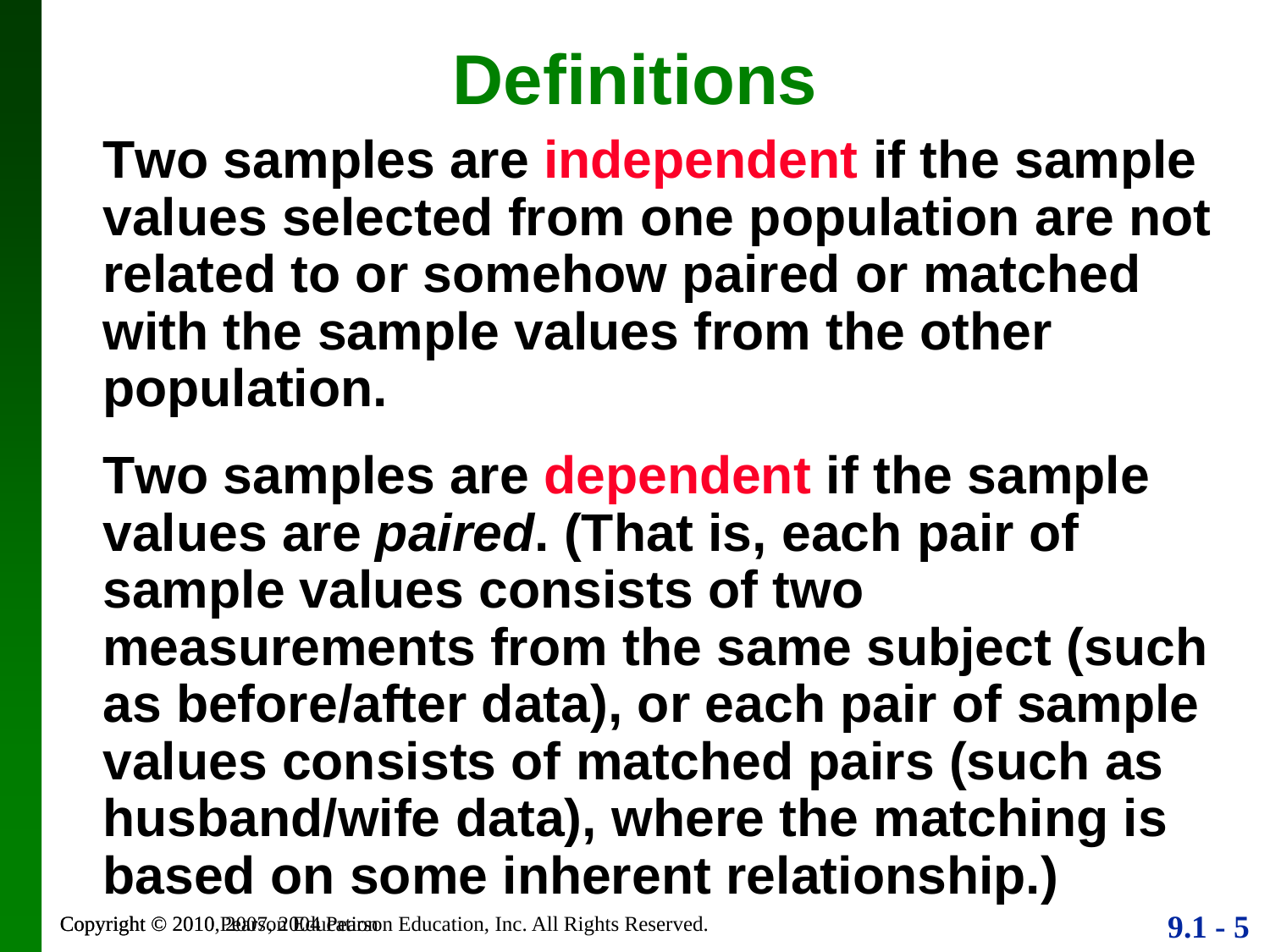## **Notation**

- $\mu_1$  = population mean
- *σ***<sup>1</sup> = population standard deviation**
- *n***<sup>1</sup> = size of the first sample**
- $\overline{X}_1$  = sample mean
- *s***<sup>1</sup> = sample standard deviation**

## **Corresponding notations for**  $\mu_2$ **,**  $\sigma_2$ **,**  $S_2$ **,**  $\overline{X}_2$ **and** *n***<sup>2</sup> apply to population 2.**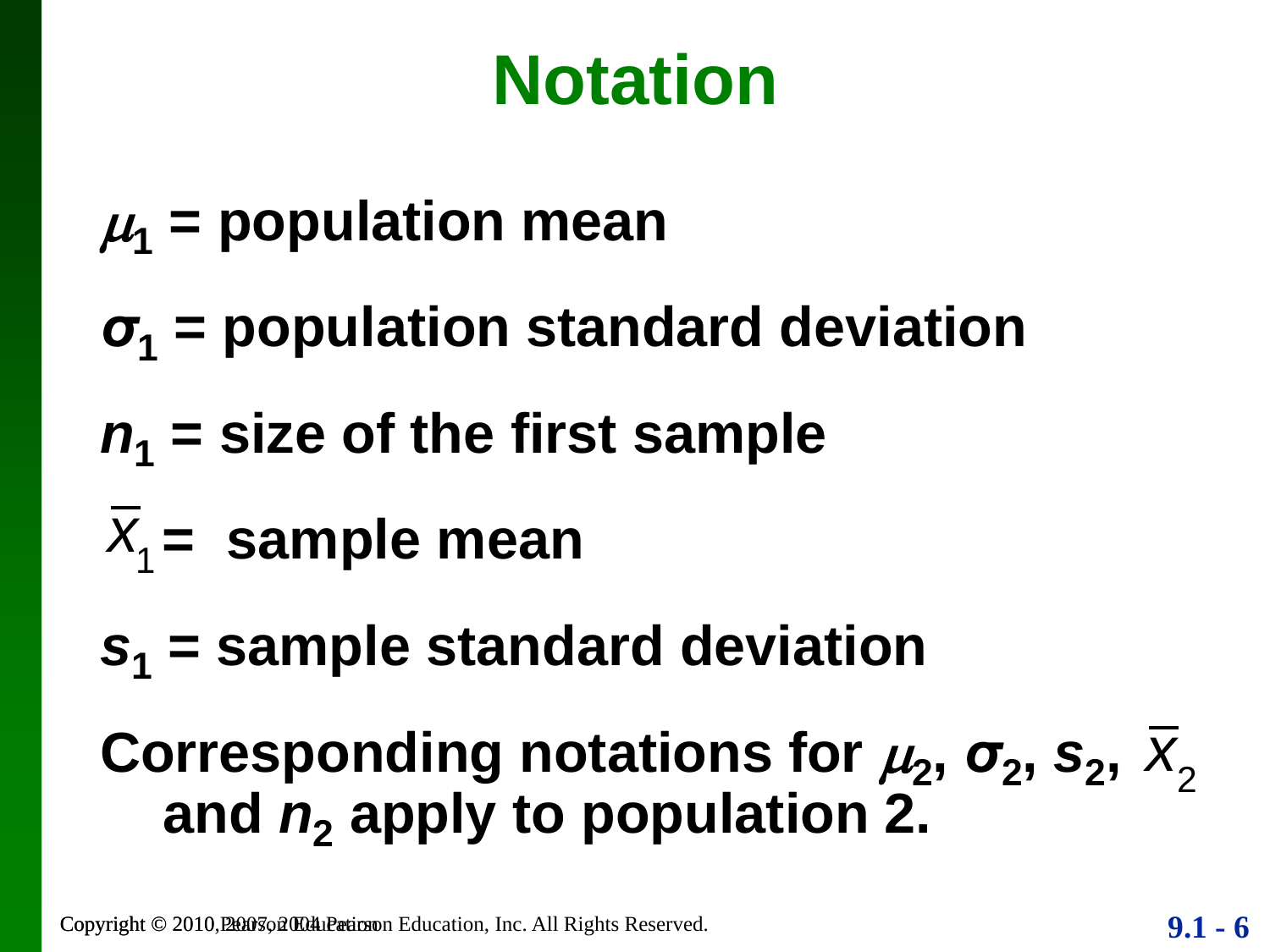## **Requirements**

- **1.**  $\sigma_1$  an  $\sigma_2$  are unknown and no assumption is **made about the equality of**  $\sigma_1$  **and**  $\sigma_2$ **.**
- **2. The two samples are independent***.*
- **3. Both samples are simple random samples***.*
- **4. Either or both of these conditions are satisfied: The two sample sizes are both large** (with  $n_1 > 30$  and  $n_2 > 30$ ) or both **samples come from populations having normal distributions.**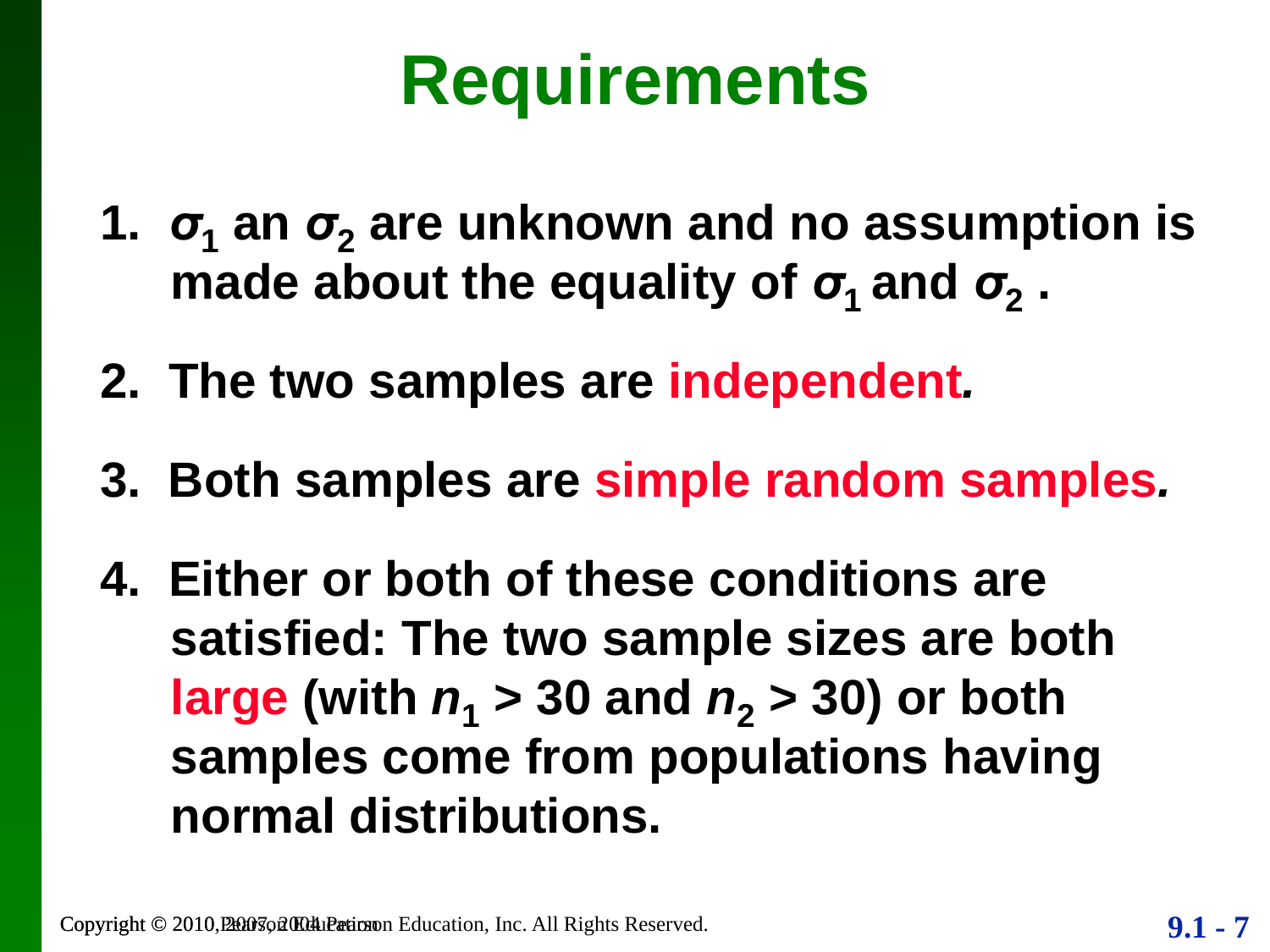## **Hypothesis Test for Two Means: Independent Samples**



#### (where  $\mu_1 - \mu_2$  is often assumed to be 0)

$$
9.1-8
$$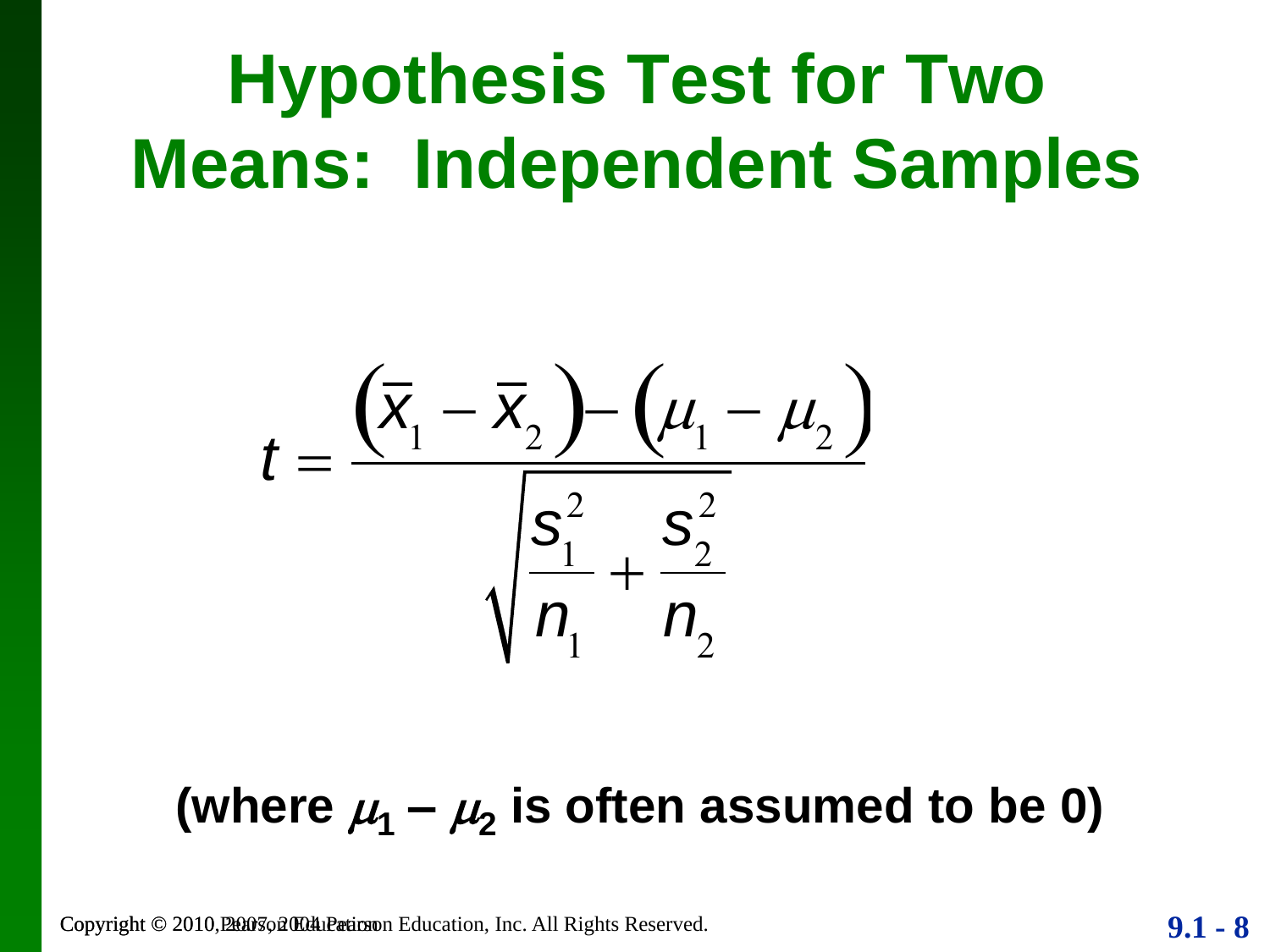## **Hypothesis Test - cont**

#### **Test Statistic for Two Means: Independent Samples**

**Degrees of freedom: In this book we use this simple and conservative estimate: df** = smaller of  $n_1 - 1$  and  $n_2 - 1$ .

**P-values: Refer to Table A-3. Use the procedure summarized in Figure 8-5.**

**Critical values: Refer to Table A-3.**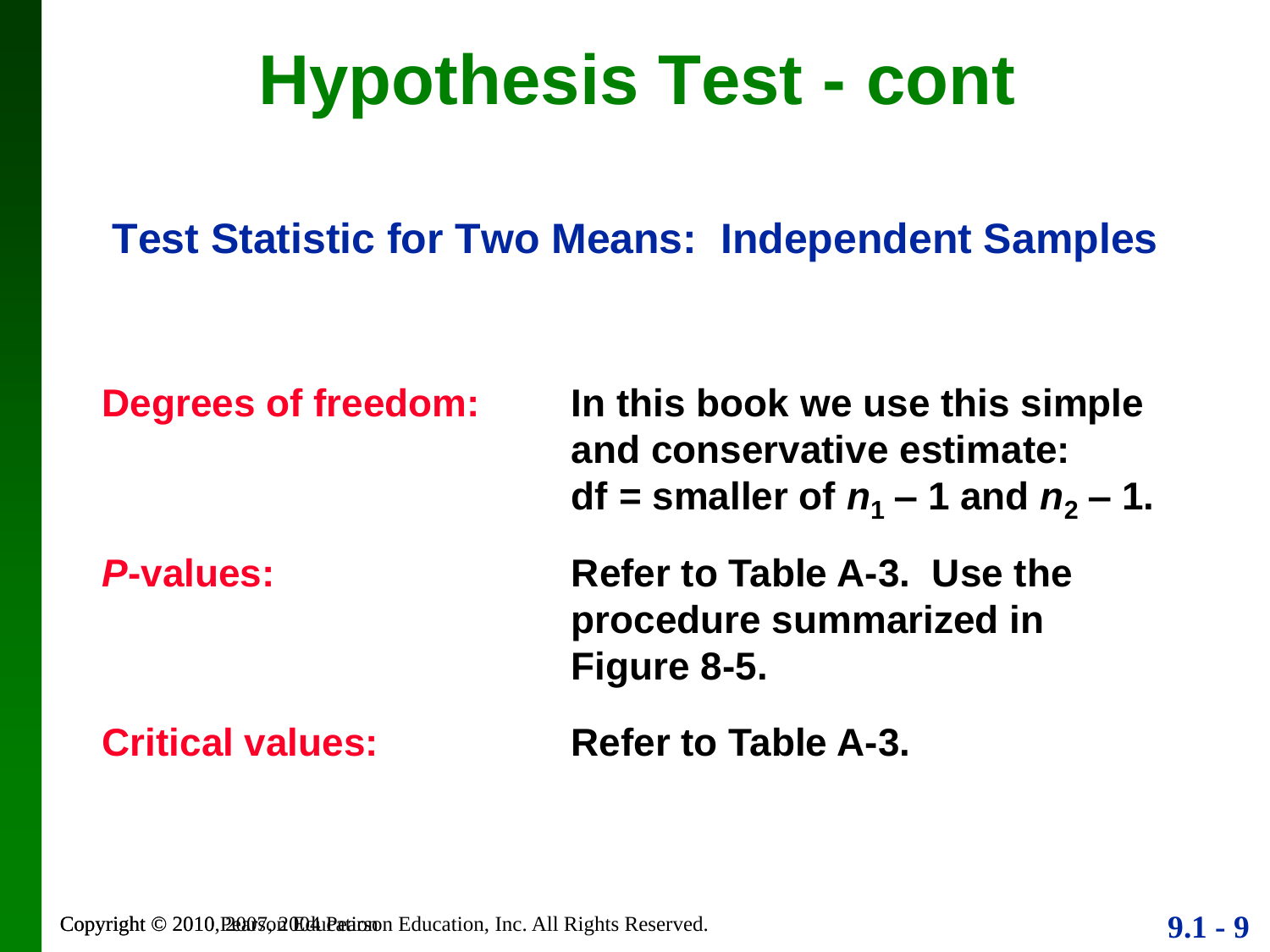**A headline in** *USA Today* **proclaimed that "Men, women are equal talkers." That headline referred to a study of the numbers of words that samples of men and women spoke in a day. Given below are the results from the study. Use a 0.05 significance level to test the claim that men and women speak the same mean number of words in a day. Does there appear to be a difference?**

|                           | Number of Words Spoken in a Day |                        |                        |  |  |  |
|---------------------------|---------------------------------|------------------------|------------------------|--|--|--|
|                           |                                 | Men                    | Women                  |  |  |  |
|                           |                                 | $n_1 = 186$            | $n_2 = 210$            |  |  |  |
|                           |                                 | $\bar{x}_1 = 15,668.5$ | $\bar{x}_2 = 16,215.0$ |  |  |  |
| Copyright © 2010, PAMW301 |                                 | $s_1 = 8632.5$         | $s_2 = 7301.2$         |  |  |  |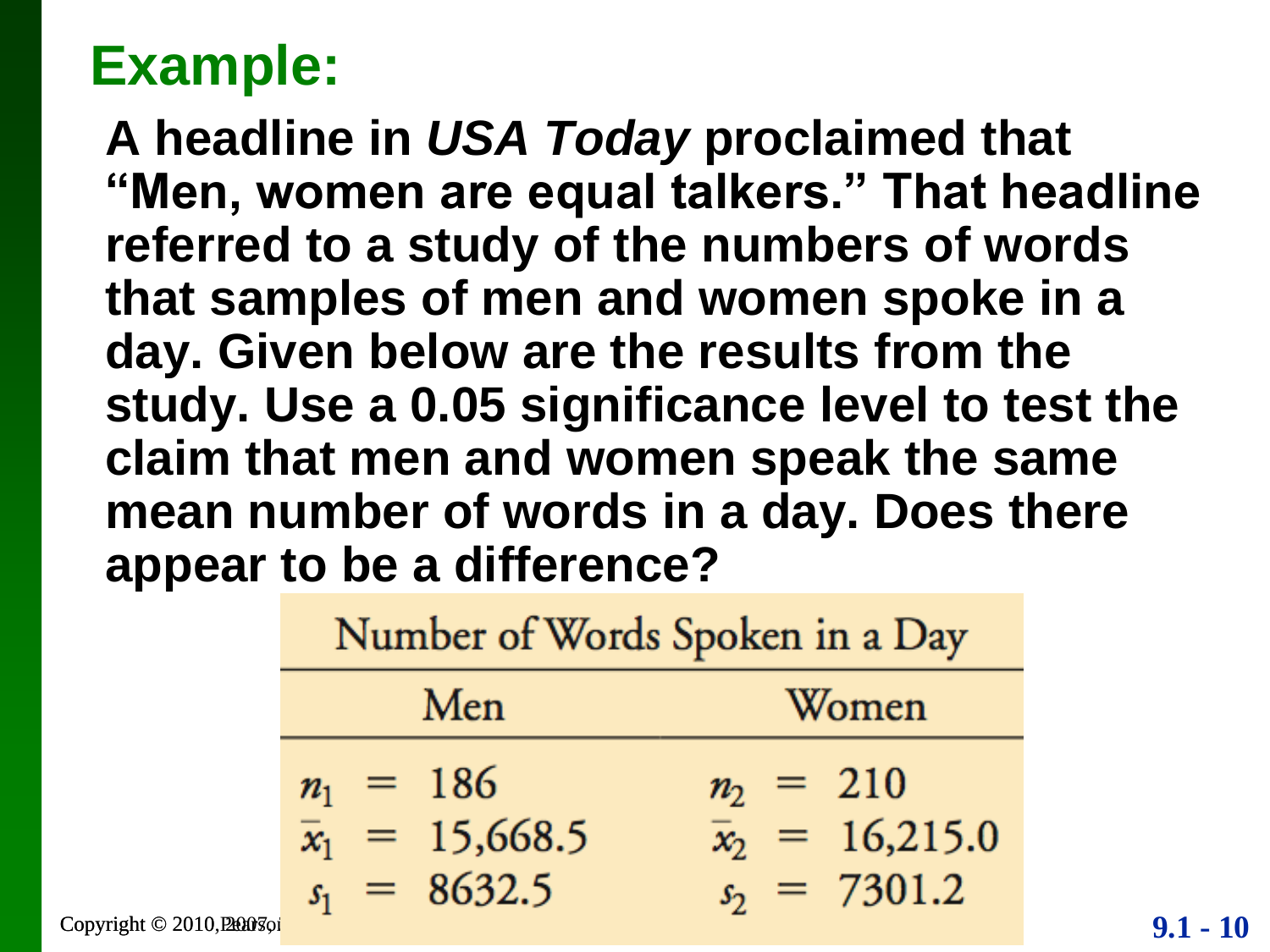**Requirements are satisfied: two population standard deviations are not known and not assumed to be equal, independent samples, simple random samples, both samples are large.**

- Step 1: Express claim as  $\mu_1 = \mu_2$ .
- Step 2: If original claim is false, then  $\mu_1 \neq \mu_2$ .

**Step 3: Alternative hypothesis does not contain equality, null hypothesis does.** 

$$
H_0
$$
:  $\mu_1 = \mu_2$  (original claim)  $H_a$ :  $\mu_1 \neq \mu_2$ 

Proceed assuming 
$$
\mu_1 = \mu_2
$$
 or  $\mu_1 - \mu_2 = 0$ .

Copyright © 2010, 2007, 2007, 2008, 2009, 2010, 2010, 2010, 2010, 2010, 2010, 2010, 2010, 2010, 2010, 2010, 201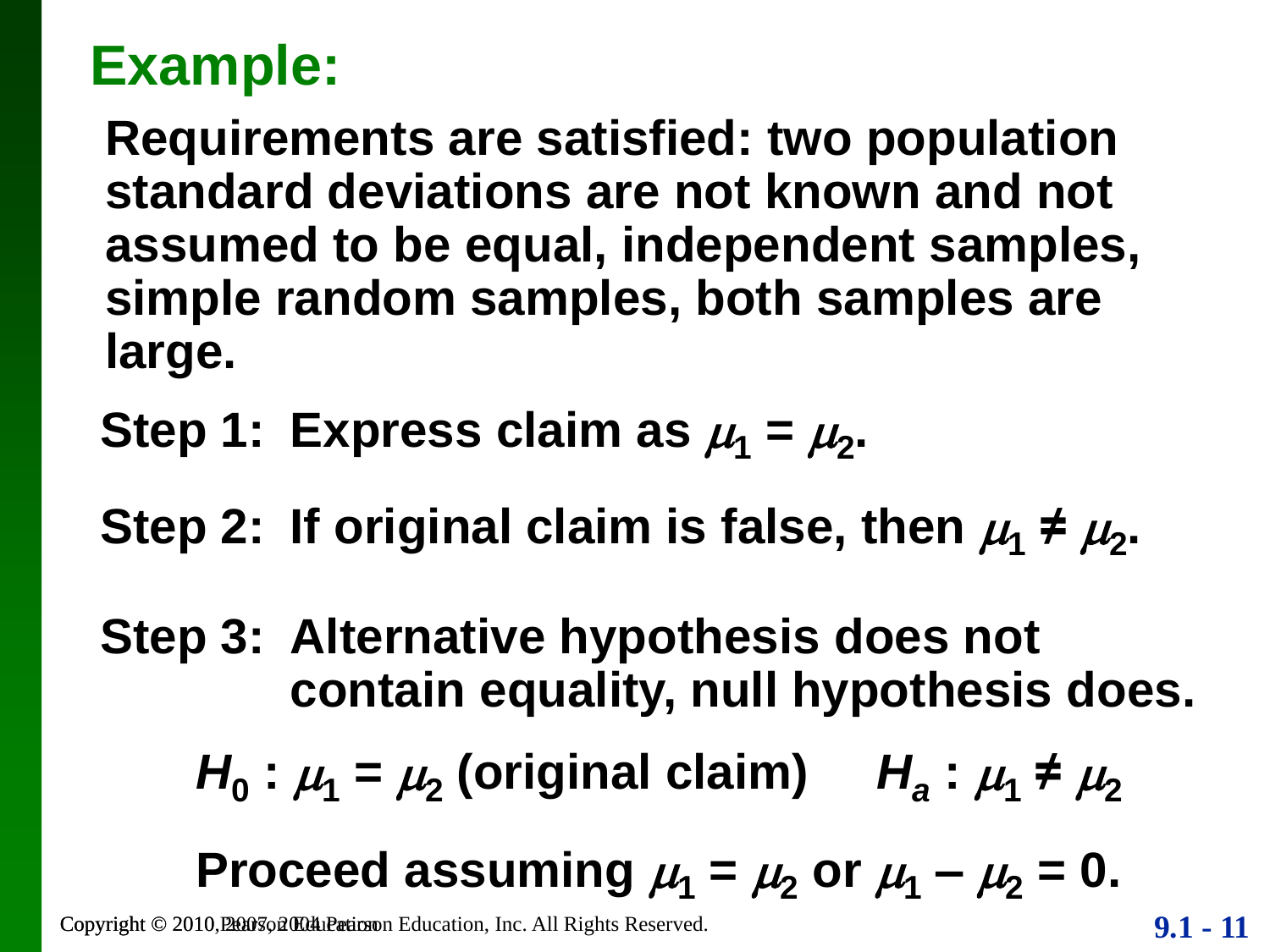**Step 4: Significance level is 0.05**

**Step 5: Use a** *t* **distribution** 

**Step 6: Calculate the test statistic** 

$$
t = \frac{(\bar{x}_1 - \bar{x}_2) - (\mu_1 - \mu_2)}{\sqrt{\frac{s_1^2}{n_1} + \frac{s_2^2}{n_2}}}
$$
  
= 
$$
\frac{(15,668.5 - 16,215.0) - 0}{\sqrt{\frac{8632.5^2}{186} + \frac{7301.2^2}{210}}} = -0.676
$$

Copyright © 2010, Part of The Part of Education, Inc. All Rights Reserved. 2010 Pearson Pearson Education, Inc. All Rights Reserved.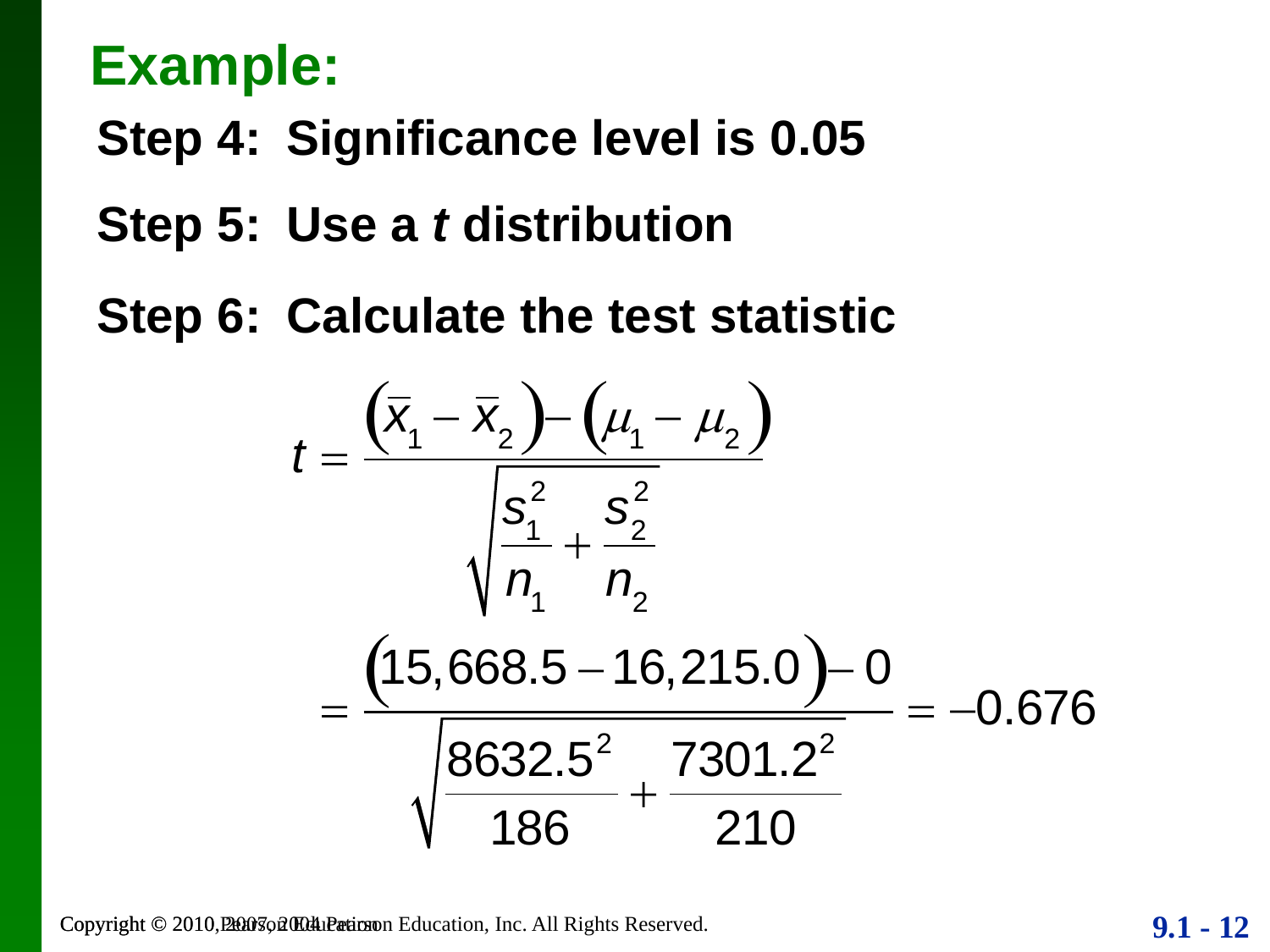#### **Use Table A-3: area in two tails is 0.05, df = 185, which is not in the table, the closest value is** *t* **= ±1.972**



Copyright © 2010, Pearson Pearson Education, Inc. All Rights Reserved. 2010 Pearson Pearson Pearson Education, Inc. All Rights Reserved.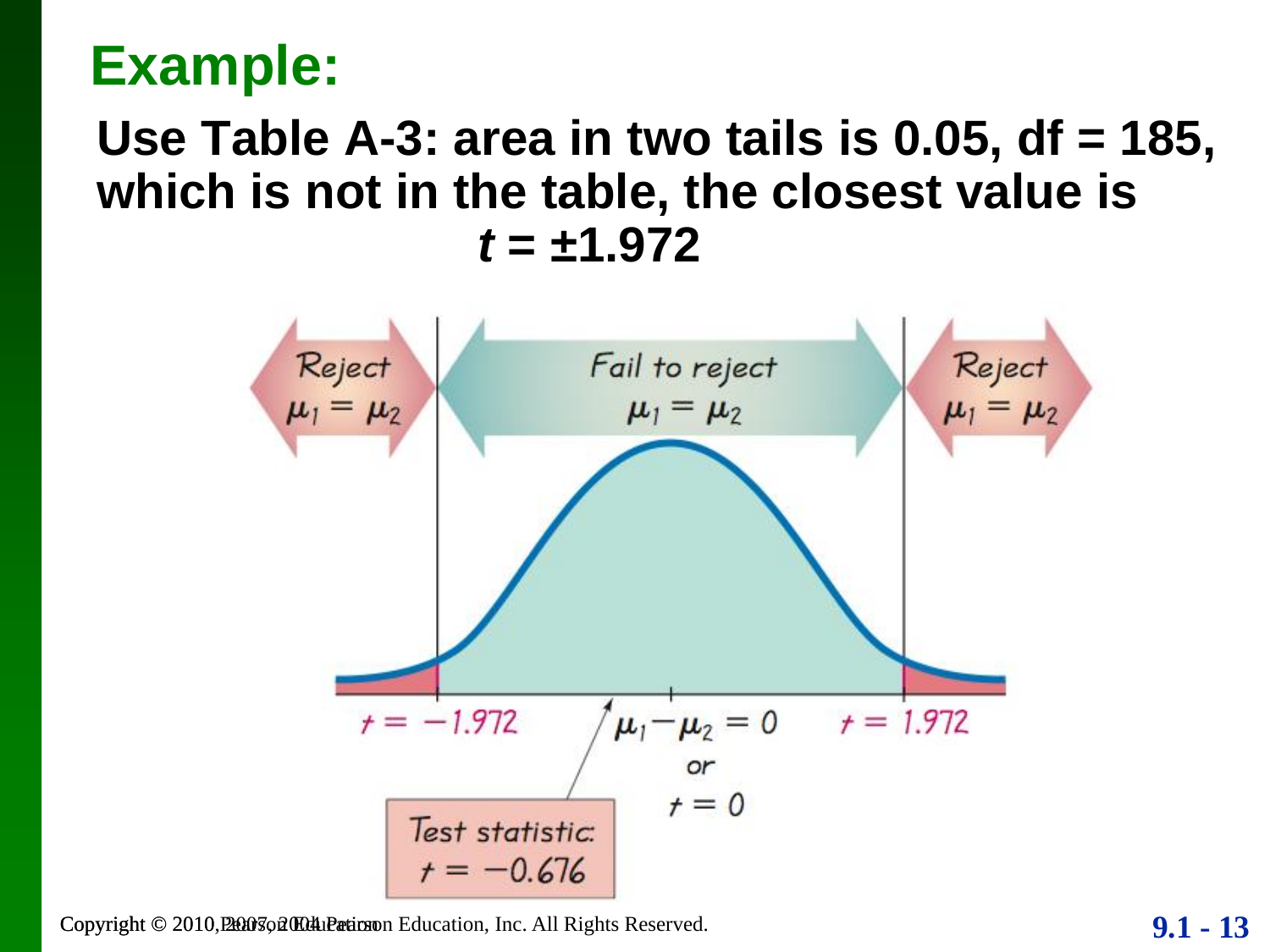**Step 7: Because the test statistic does not fall within the critical region, fail to reject the null hypothesis:**

$$
\mu_1 = \mu_2
$$
 (or  $\mu_1 - \mu_2 = 0$ ).

**There is not sufficient evidence to warrant rejection of the claim that men and women speak the same mean number of words in a day. There does not appear to be a significant difference between the two means.**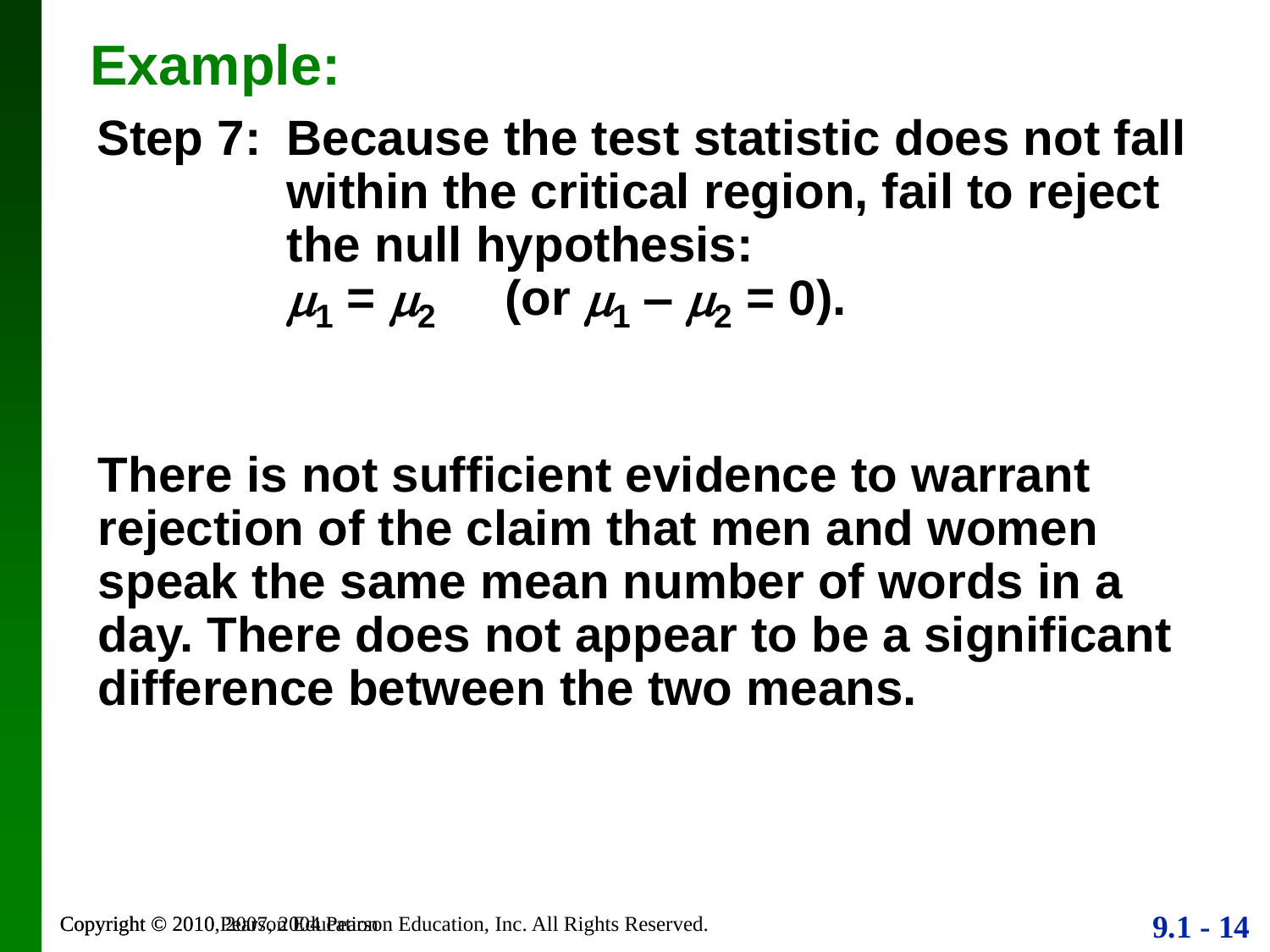## **Recap**

**In this section we have discussed:**

- **Independent samples with the standard deviations unknown and not assumed equal.**
- **☆ Alternative method where standard deviations are known**
- **☆ Alternative method where standard deviations are assumed equal and sample variances are pooled.**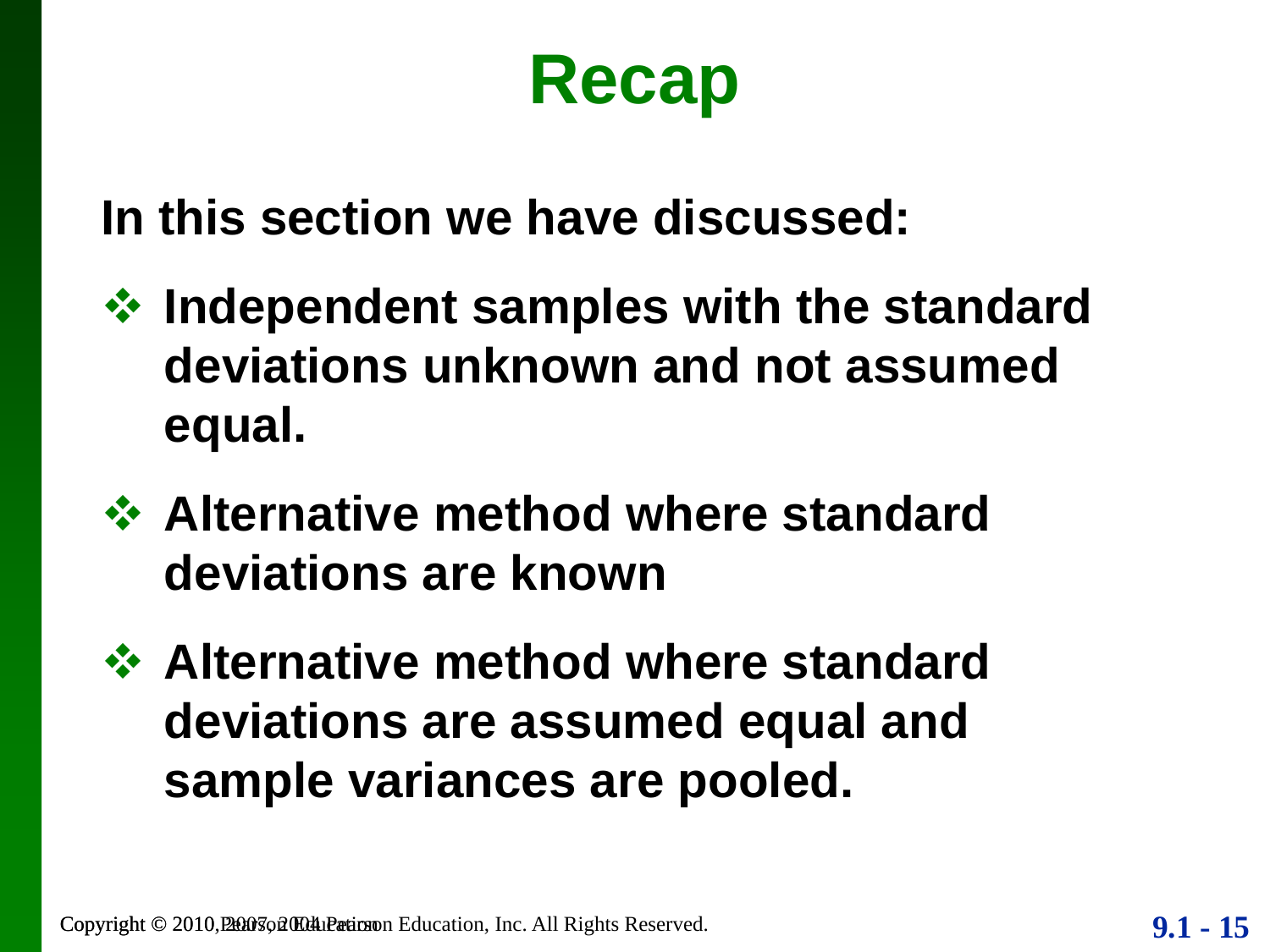# **Section 9-4 Inferences from Matched Pairs**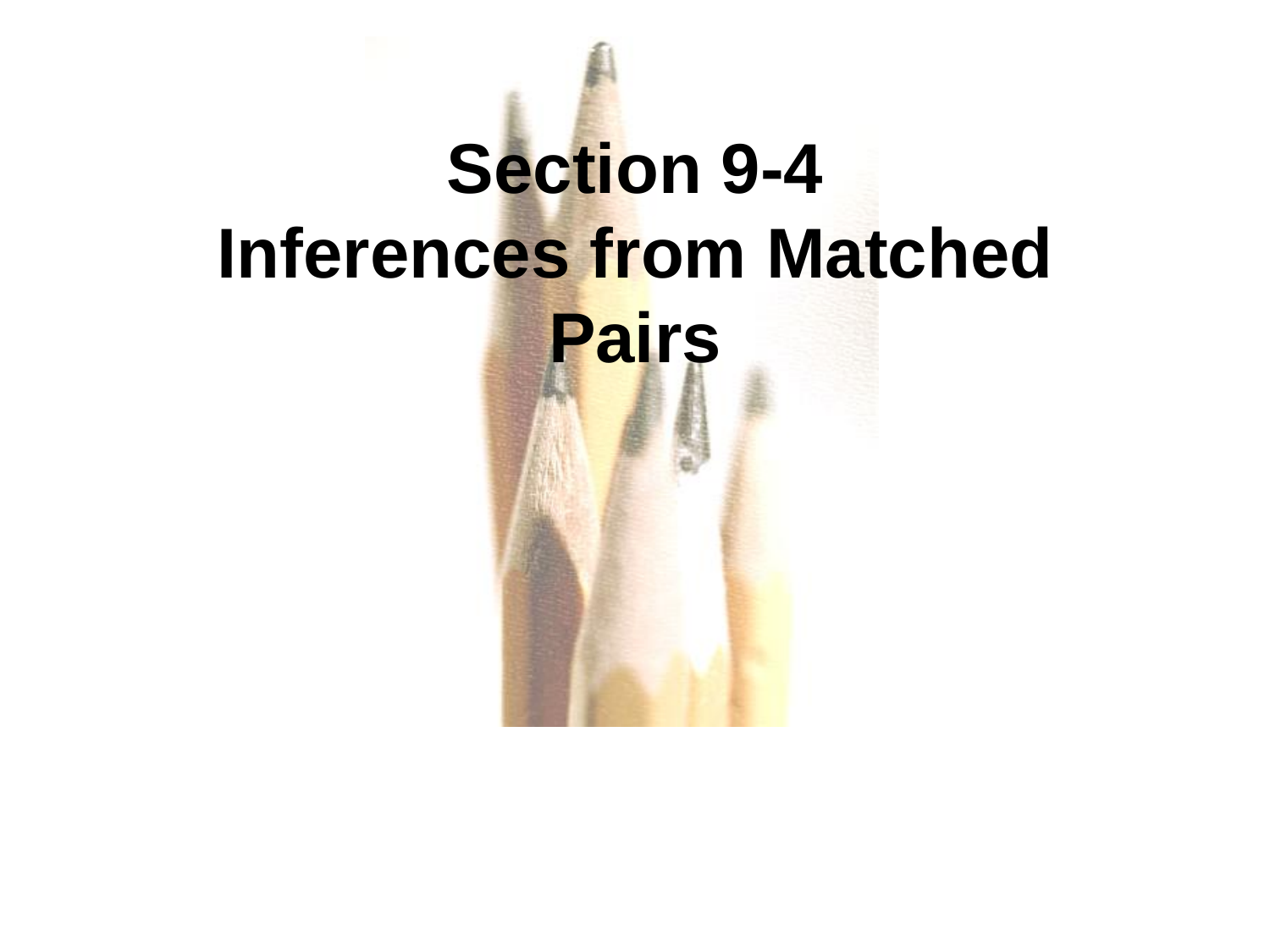

**In this section we develop methods for testing hypotheses and constructing confidence intervals involving the mean of the differences of the values from two dependent populations.** 

**With dependent samples, there is some relationship whereby each value in one sample is paired with a corresponding value in the other sample.**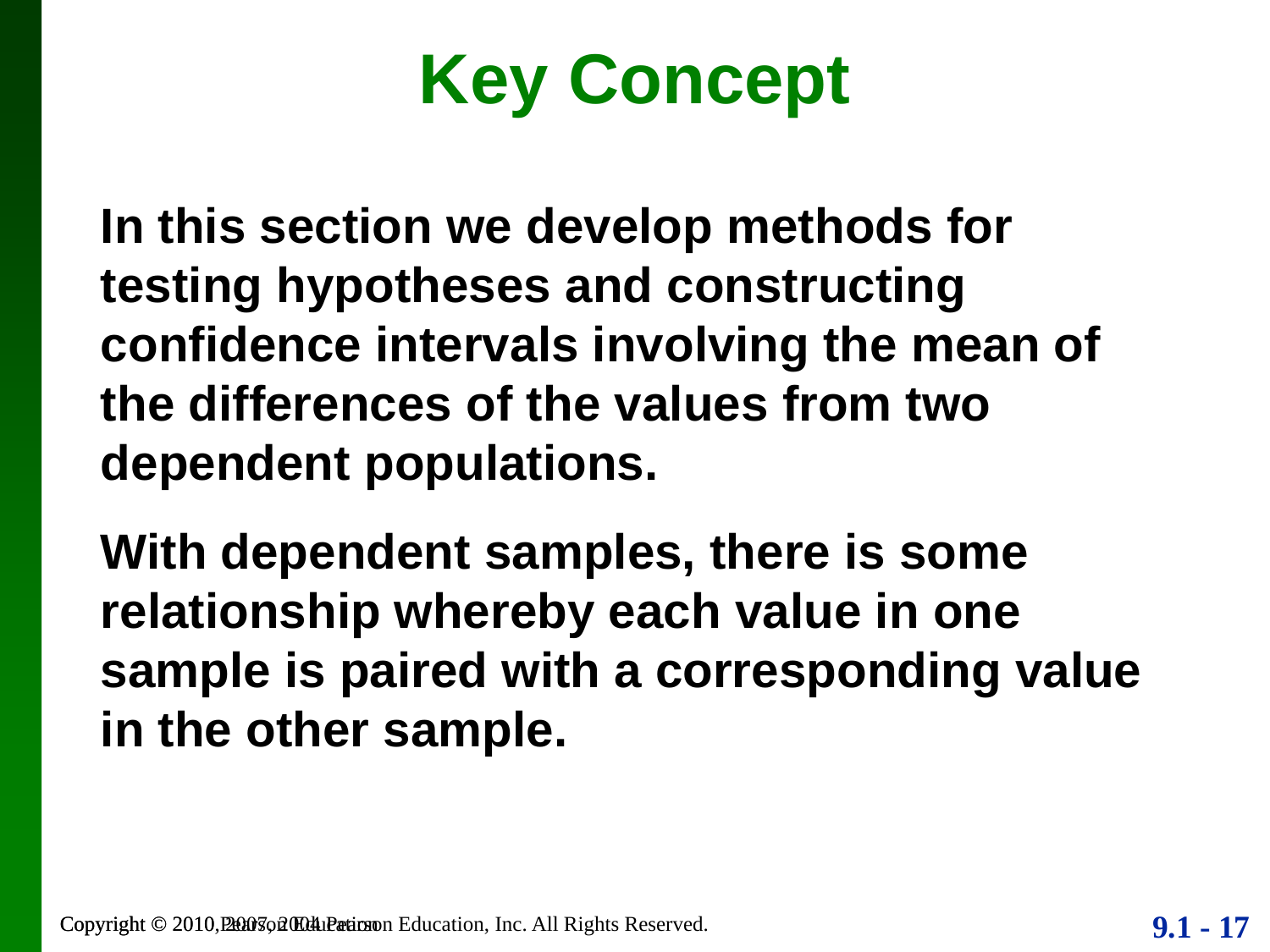

**Because the hypothesis test and confidence interval use the same distribution and standard error, they are equivalent in the sense that they result in the same conclusions. Consequently, the null hypothesis that the mean difference equals 0 can be tested by determining whether the confidence interval includes 0. There are no exact procedures for dealing with dependent samples, but the** *t* **distribution serves as a reasonably good approximation, so the following methods are commonly used.** 

Copyright © 2010, 2007, 2007, 2009, 2009, 2010, 2010, 2010, 2010, 2010, 2010, 2010, 2010, 2010, 2010, 2010, 2010, 2010, 2010, 2010, 2010, 2010, 2010, 2010, 2010, 2010, 2010, 2010, 2010, 2010, 2010, 2010, 2010, 2010, 2010,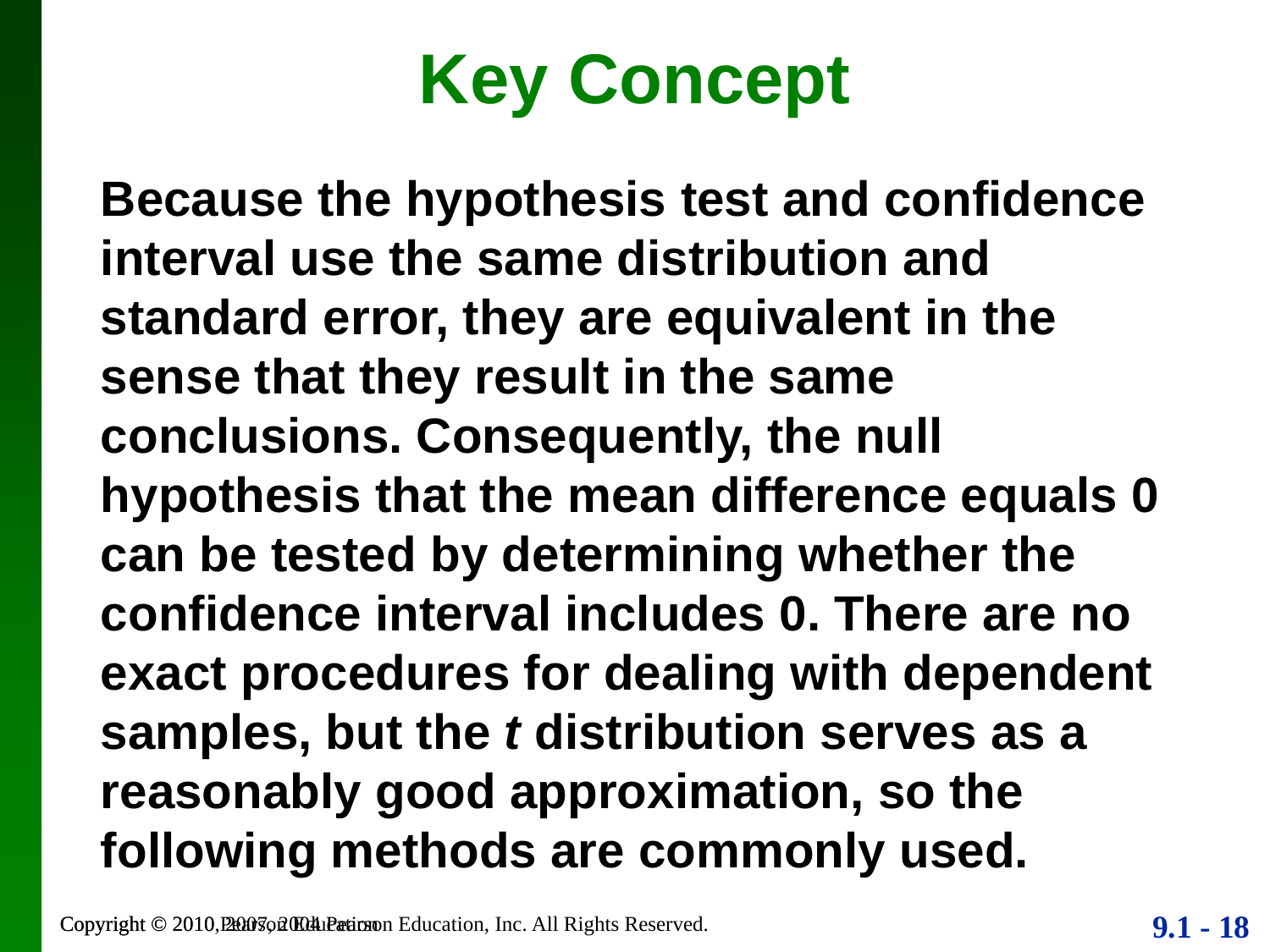## **Notation for Dependent Samples**

- *d* **= individual difference between the two values of a single matched pair**
- $\mu_d$  = mean value of the differences *d* for the **population of paired data**
- $d$  = mean value of the differences  $d$  for the **paired sample data (equal to the mean of the**  $x - y$  **values**)
- *s<sup>d</sup>* **= standard deviation of the differences** *d* **for the paired sample data**
- *n* **= number of pairs of data.**

Copyright © 2010, Part of Table 2010, Part of Table 2010, Pearson Education, Inc. All Rights Reserved.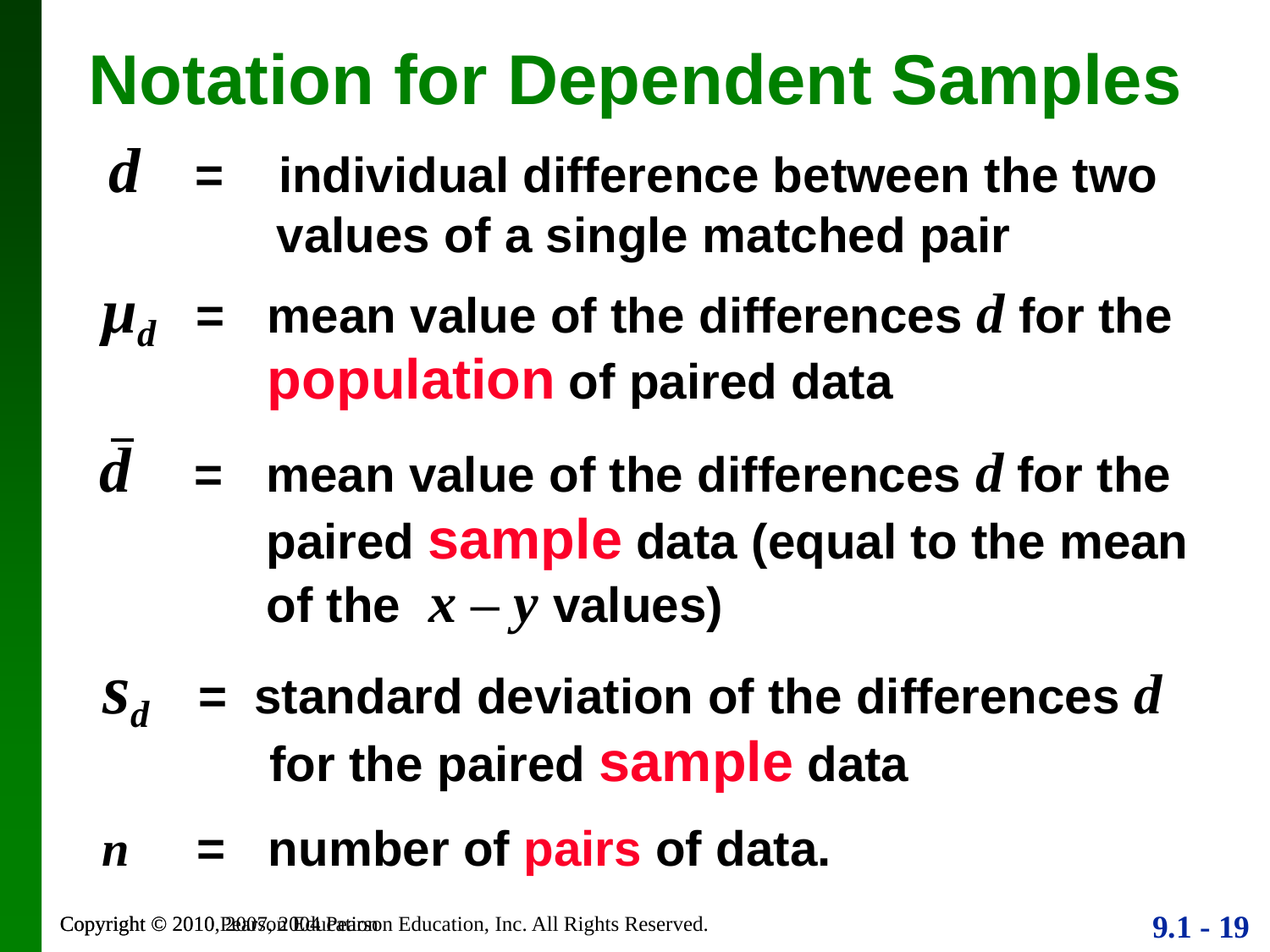## **Requirements**

- **1. The sample data are dependent.**
- **2. The samples are simple random samples.**
- **3. Either or both of these conditions is satisfied: The number of pairs of sample data is large (***n* **> 30) or the pairs of values have differences that are from a population having a distribution that is approximately normal.**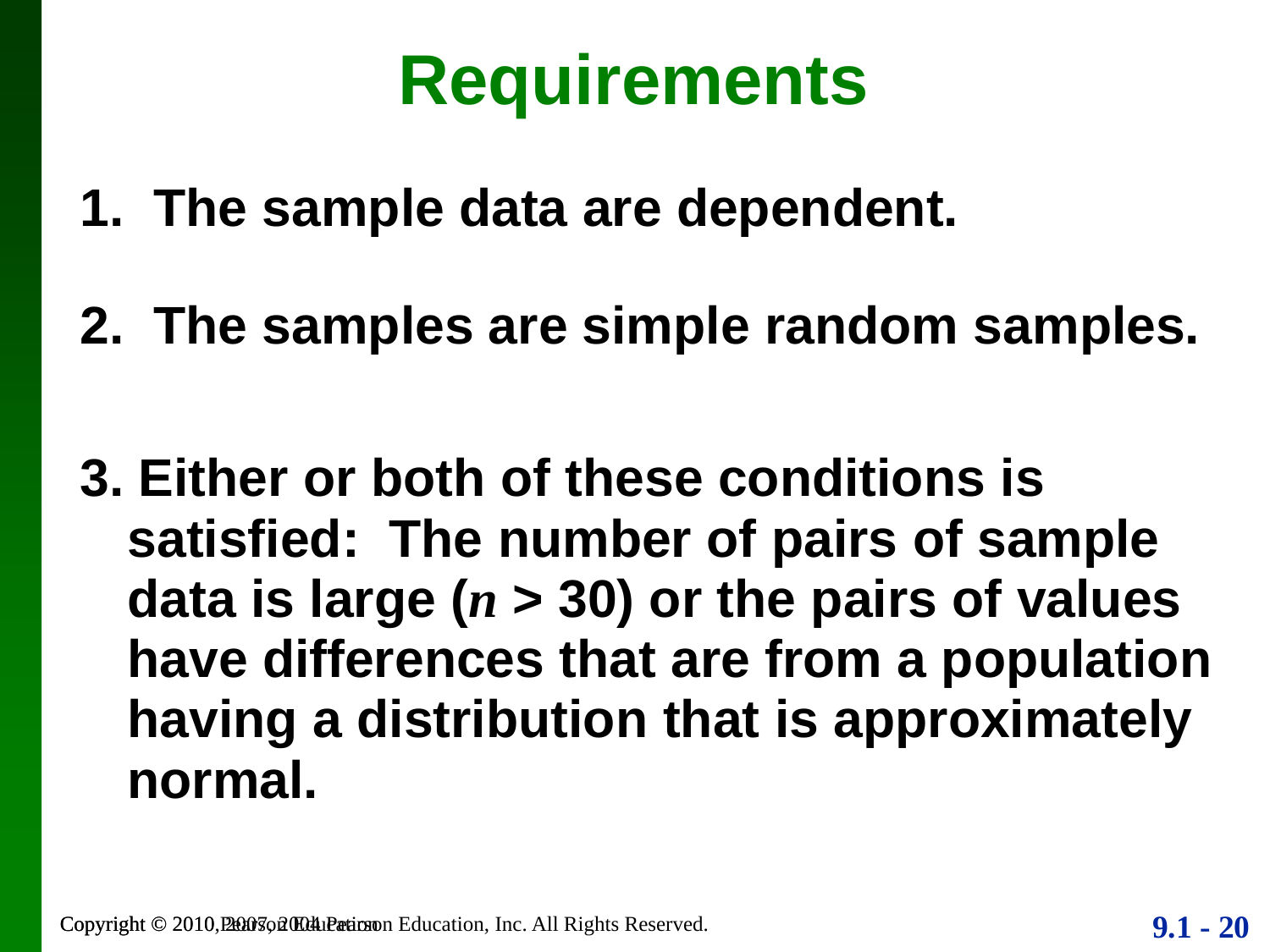## **Hypothesis Test Statistic for Matched Pairs**

$$
t = \frac{\bar{d} - \mu_d}{\frac{S_d}{\sqrt{n}}}
$$

#### where degrees of freedom  $=$   $n - 1$

Copyright © 2010, Pearson Pearson Education, Inc. All Rights Reserved. 2010 **9.1 - 21**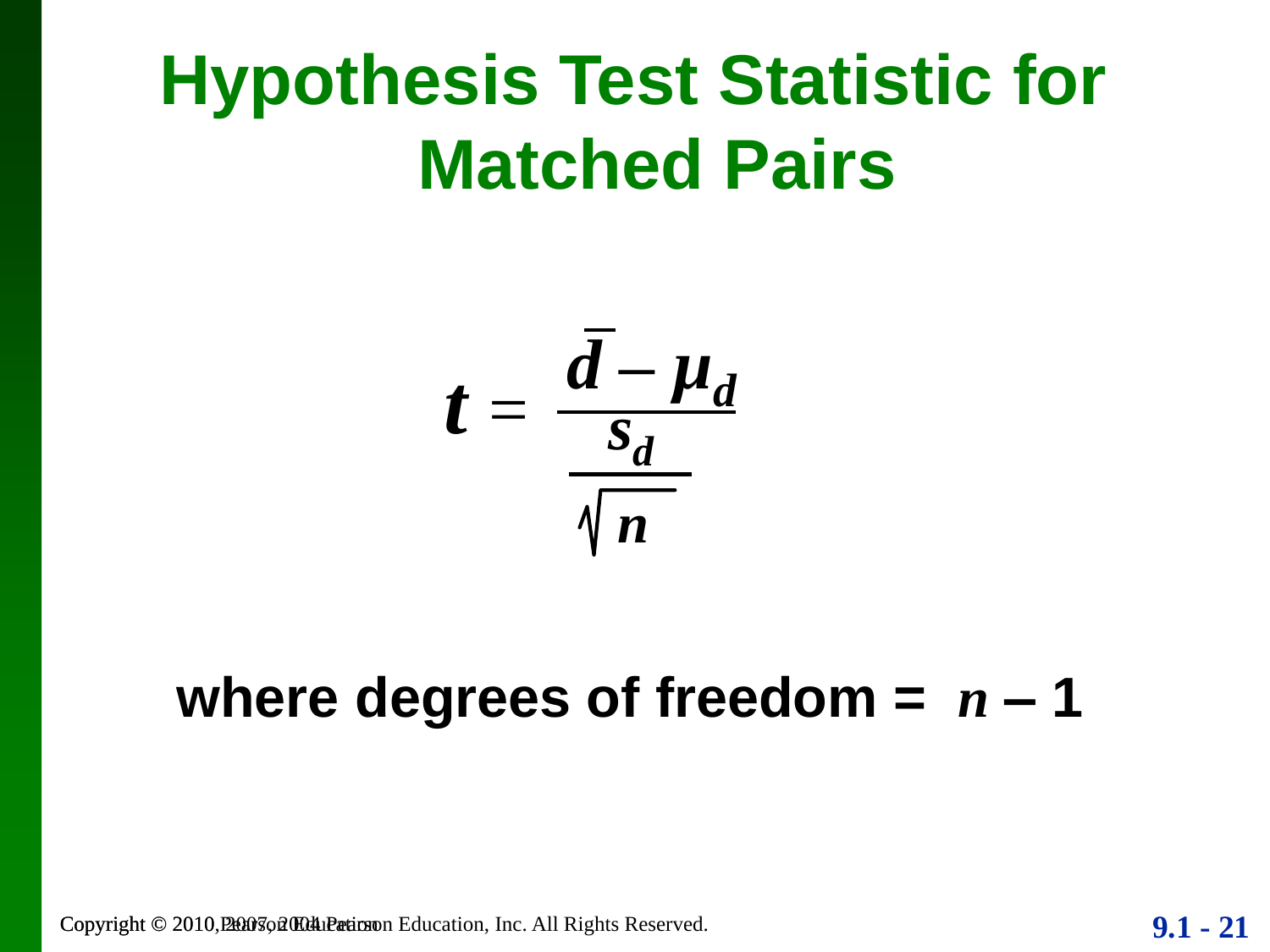## *P***-values and Critical Values**

## **Use Table A-3 (***t***-distribution).**

Copyright © 2010, Pearly 30 all Multiplation Education, Inc. All Rights Reserved. 2010 Pearson Pearson Education, Inc. All Rights Reserved.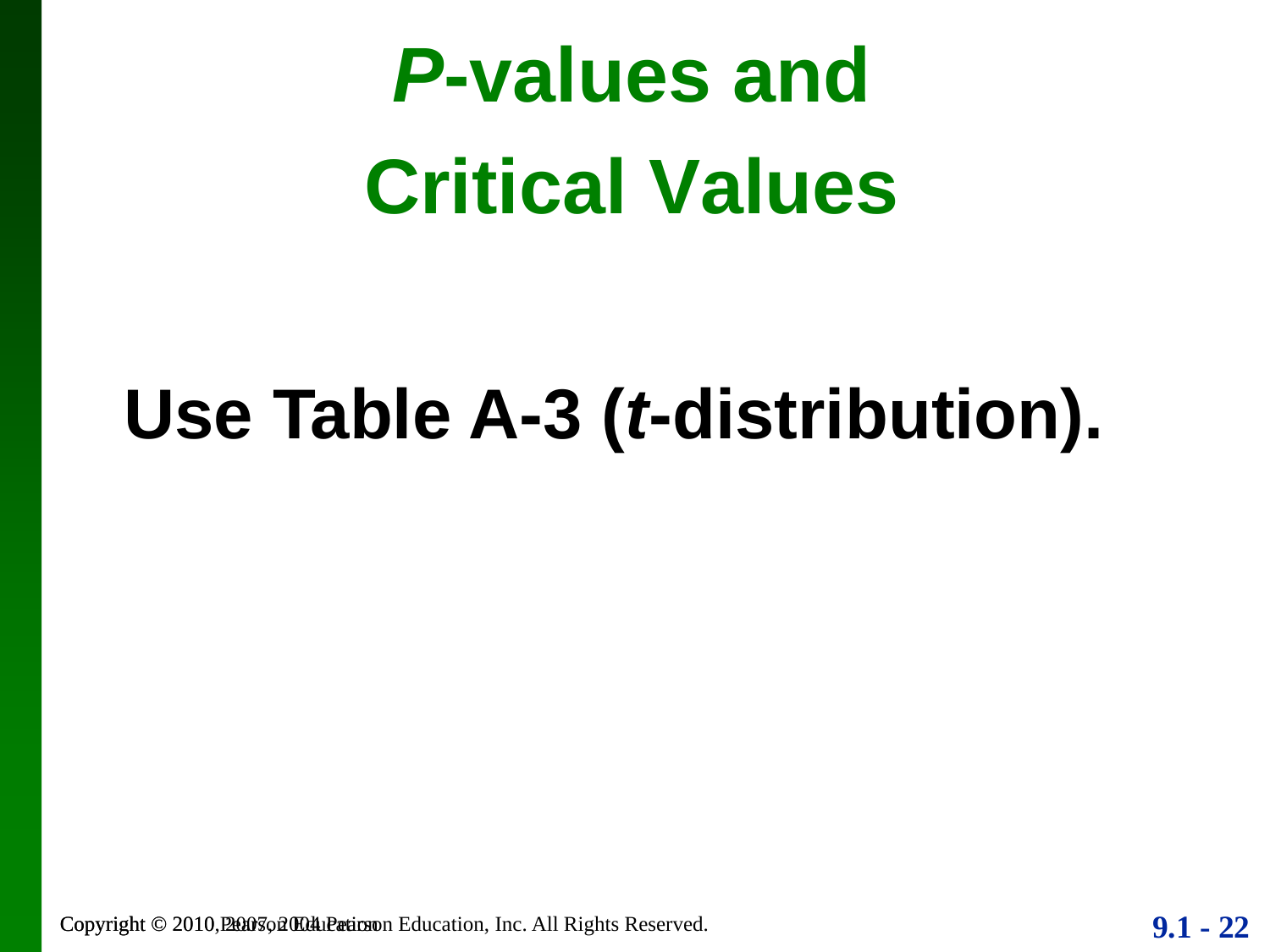**Data Set 3 in Appendix B includes measured weights of college students in September and April of their freshman year. Table 9-1 lists a small portion of those sample values. (Here we use only a small portion of the available data so that we can better illustrate the method of hypothesis testing.) Use the sample data in Table 9-1 with a 0.05 significance level to test the claim that for the population of students, the mean change in weight from September to April is equal to 0 kg.**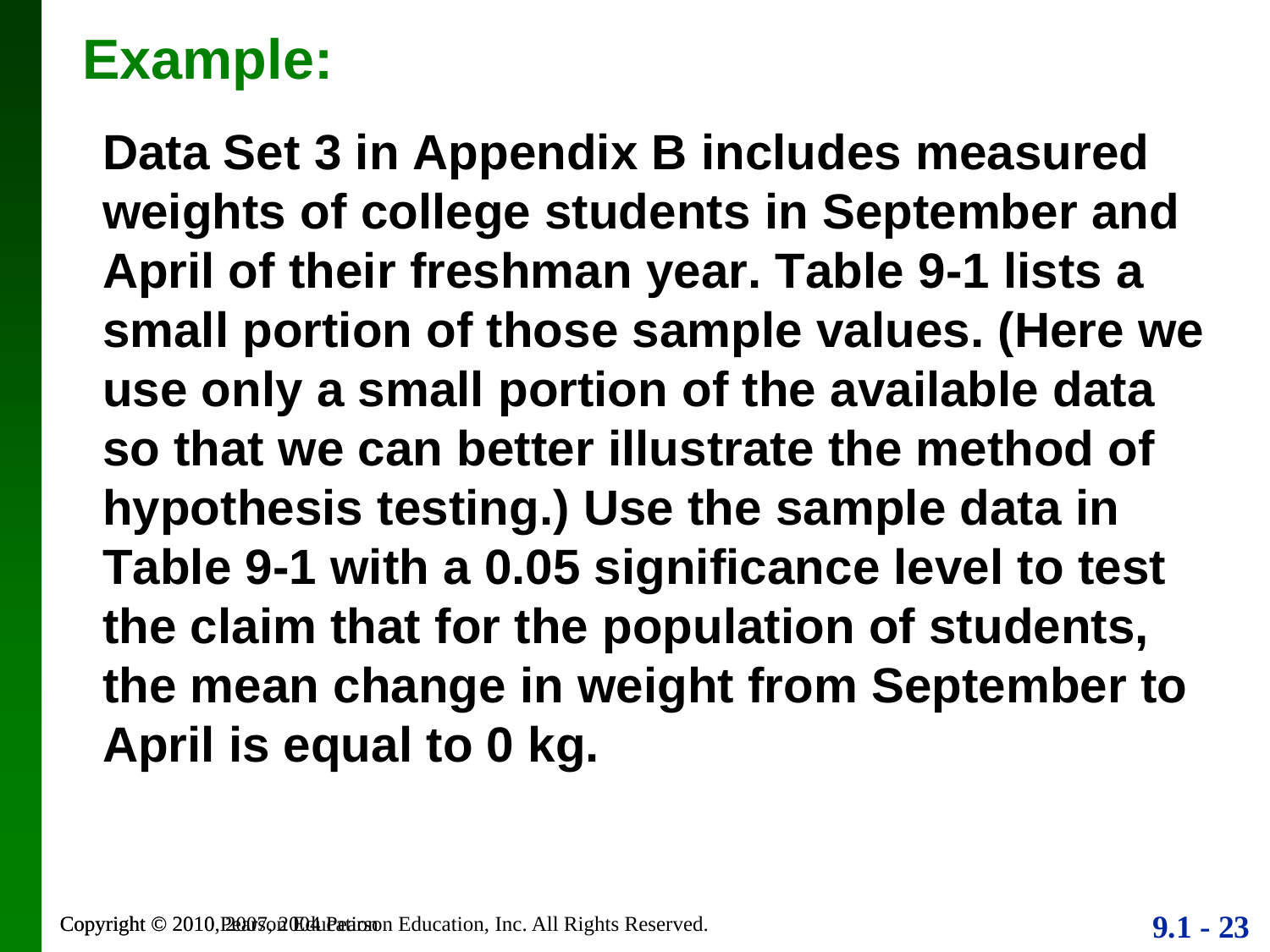#### Table 9-1 Weight (kg) Measurements of Students in Their Freshman Year

| April weight                                         | 66 | 52        | 68     | 69 |     |
|------------------------------------------------------|----|-----------|--------|----|-----|
| September weight                                     |    | 53        | 64 71  |    | -70 |
| Difference $d = (April weight) - (September weight)$ |    | $-1$ $-1$ | $4 -2$ |    |     |

**Requirements are satisfied: samples are dependent, values paired from each student; although a volunteer study, we'll proceed as if simple random sample and deal with this in the interpretation; STATDISK displays a histogram that is approximately normal**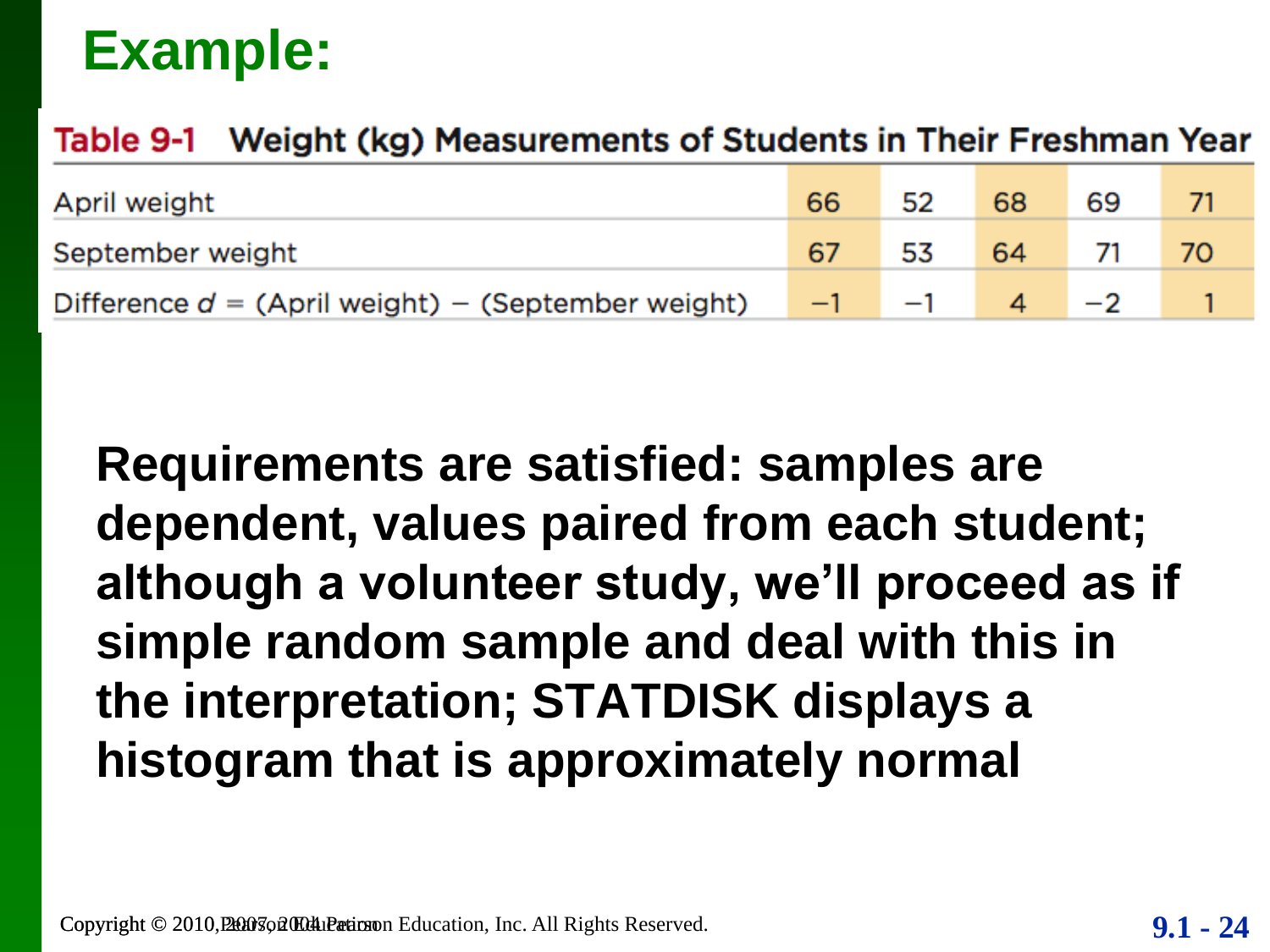**Weight gained = April weight – Sept. weight**  $\mu_d$  denotes the mean of the "April – Sept." differences in weight; the claim is  $\mu_d = 0$  kg

**Step 1: claim is**  $\mu_d = 0$  **kg** 

**Step 2: If original claim is not true, we have**   $\mu_d \neq 0$  kg

Step 3:  $H_0$ :  $\mu_d$  = 0 kg original claim *H*<sub>1</sub>:  $\mu$ <sup>*d*</sup> ≠ 0 kg

**Step 4: significance level is**  $\alpha = 0.05$ **Step 5: use the student** *t* **distribution**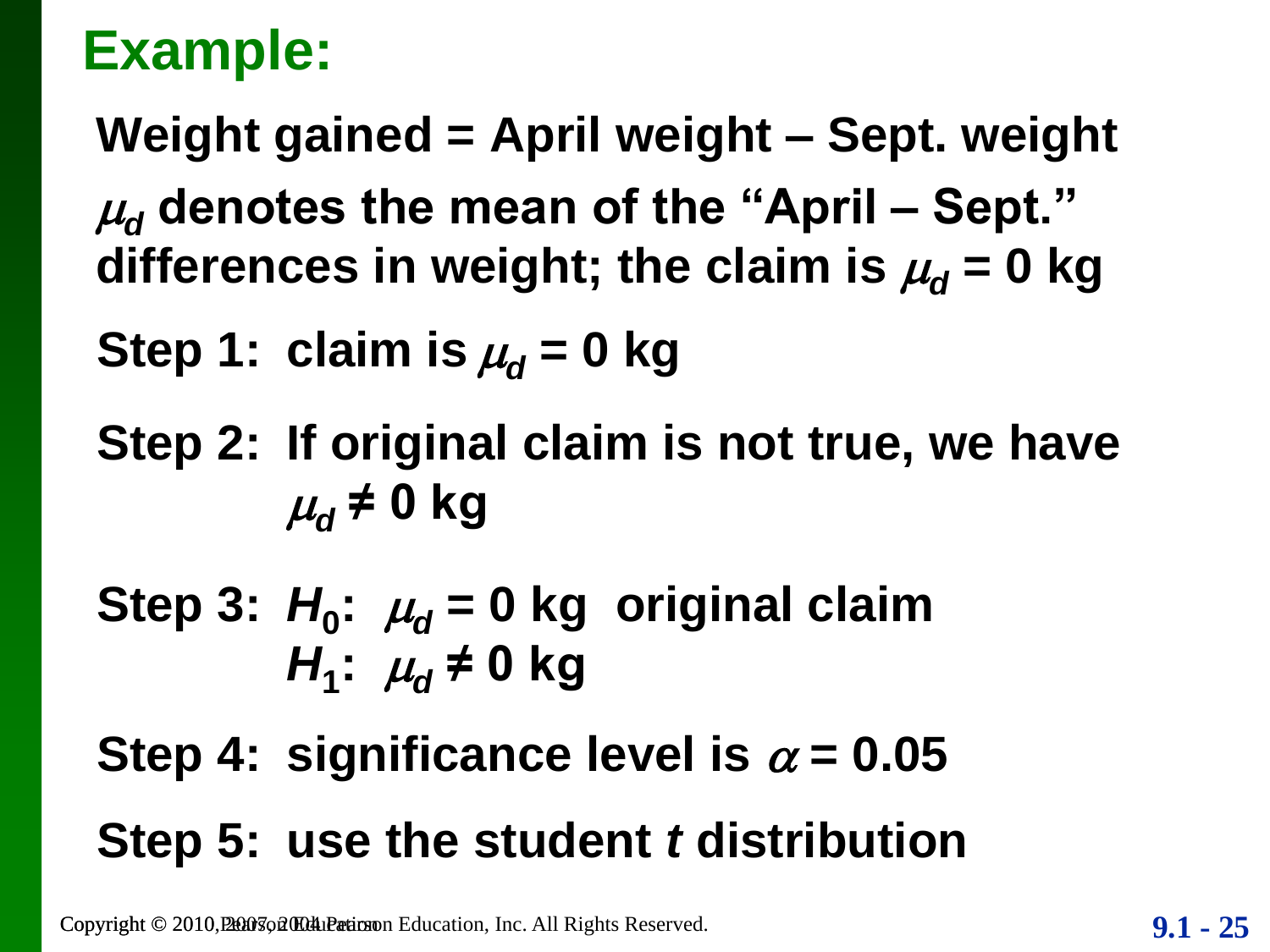**Step 6: find values of** *d* **and** *s***<sup>***d***</sup> differences are: –1, –1, 4, –2, 1** *d* = 0.2 and  $s_d$  = 2.4 **now find the test statistic**



#### **Table A-3: df =** *n* **– 1, area in two tails is 0.05, yields a critical value** *t* **= ±2.776**

Copyright © 2010, **2007**, 2009, 2009, 2009, 2010 Pearson Education, Inc. All Rights Reserved.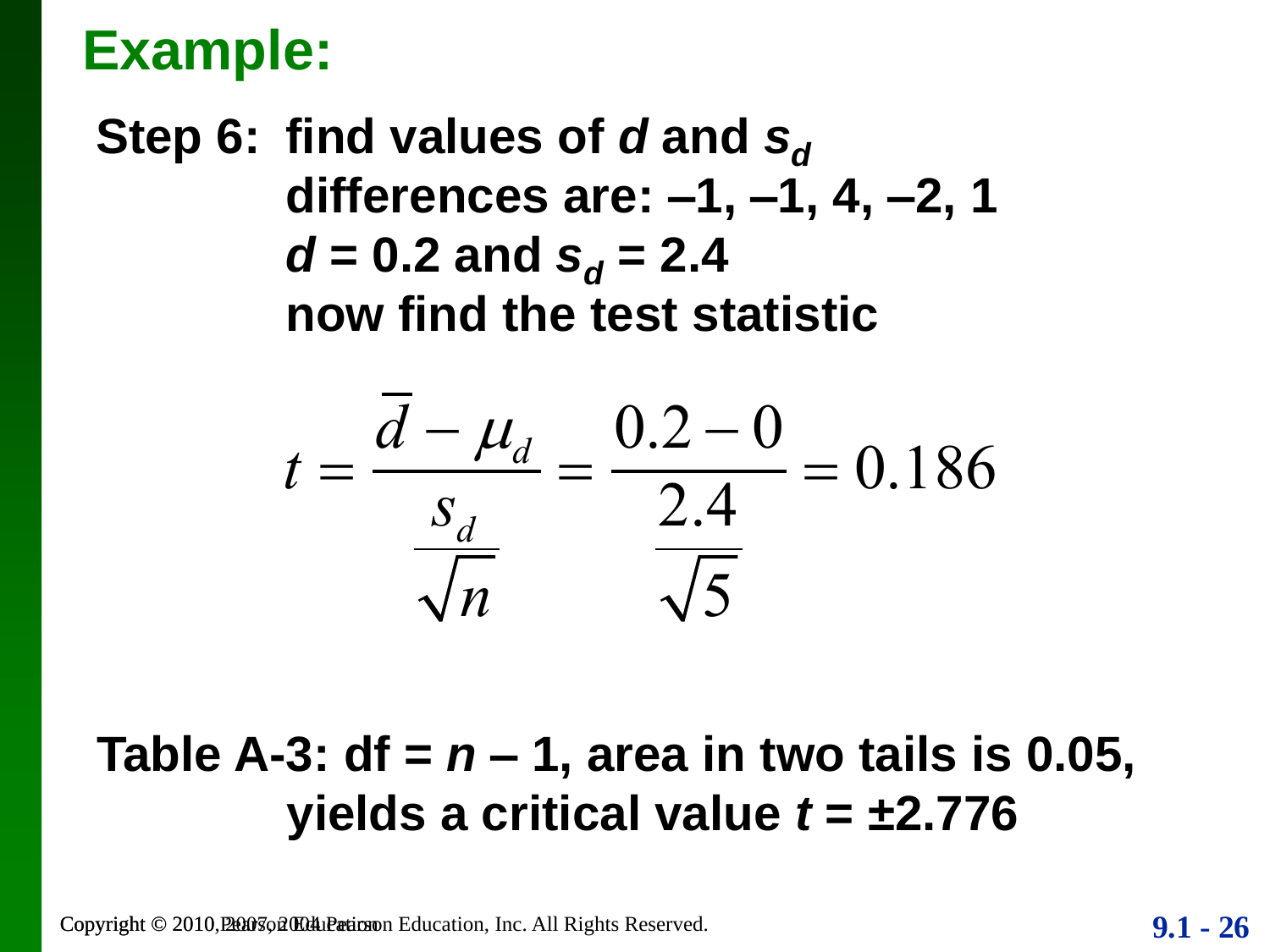#### **Step 7: Because the test statistic does not fall in the critical region, we fail to reject the null hypothesis.**

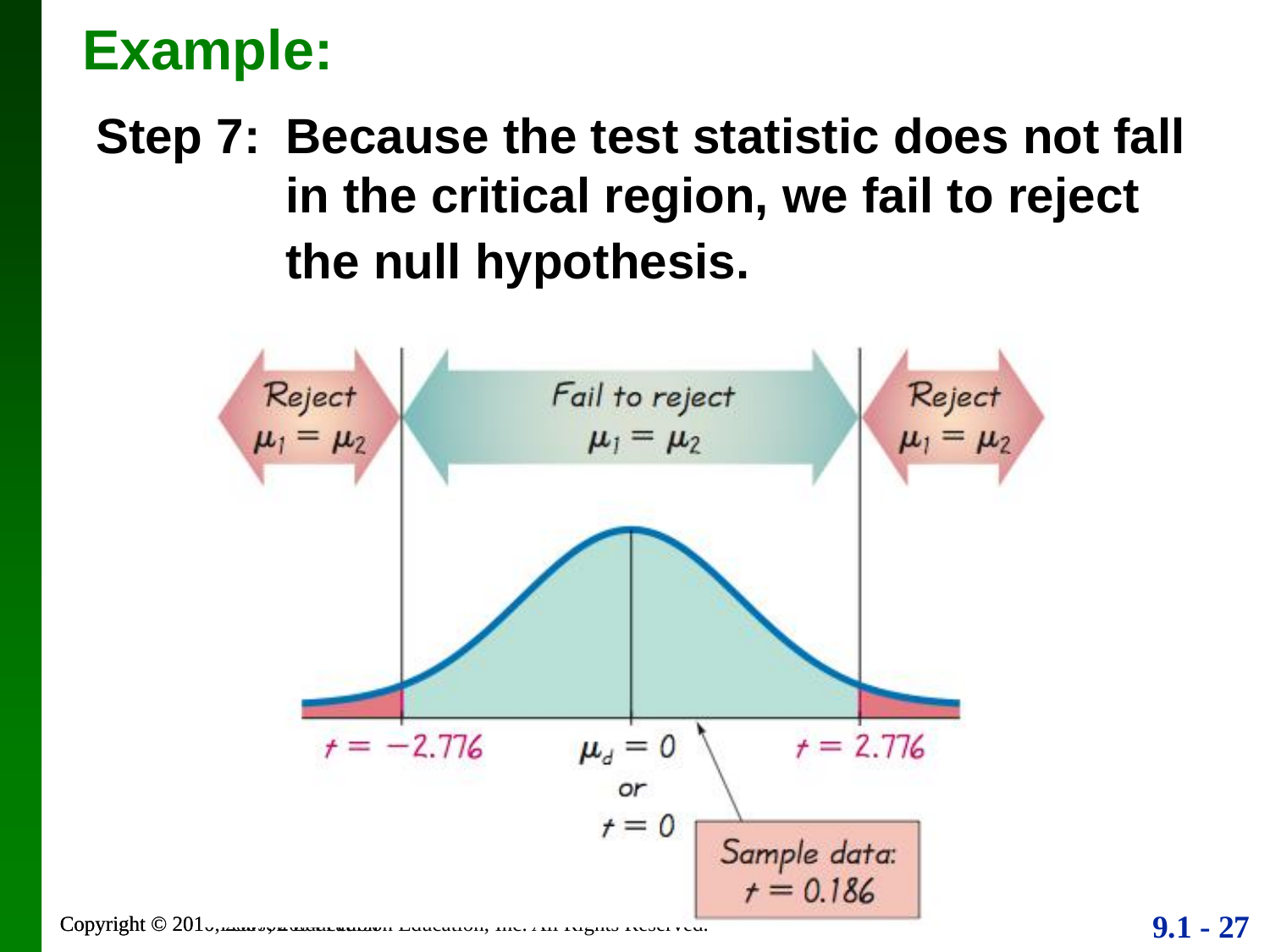**We conclude that there is not sufficient evidence to warrant rejection of the claim that for the population of students, the mean change in weight from September to April is equal to 0 kg. Based on the sample results listed in Table 9-1, there does not appear to be a significant weight gain from September to April.**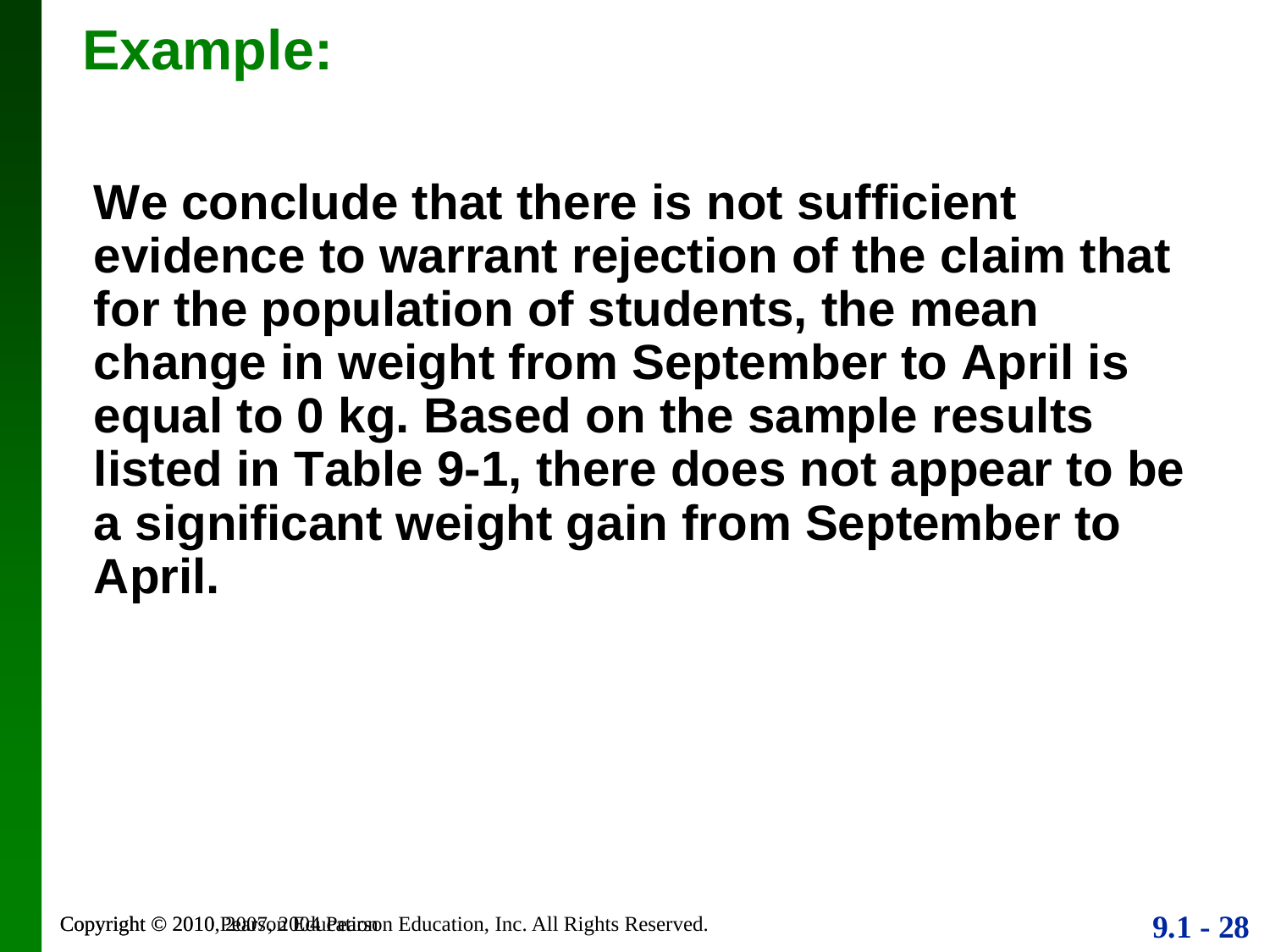**The conclusion should be qualified with the limitations noted in the article about the study. The requirement of a simple random sample is not satisfied, because only Rutgers students were used. Also, the study subjects are volunteers, so there is a potential for a selfselection bias. In the article describing the study, the authors cited these limitations and stated that "Researchers should conduct additional studies to better characterize dietary or activity patterns that predict weight gain among young adults who enter college or enter the workforce during this critical period in their lives."**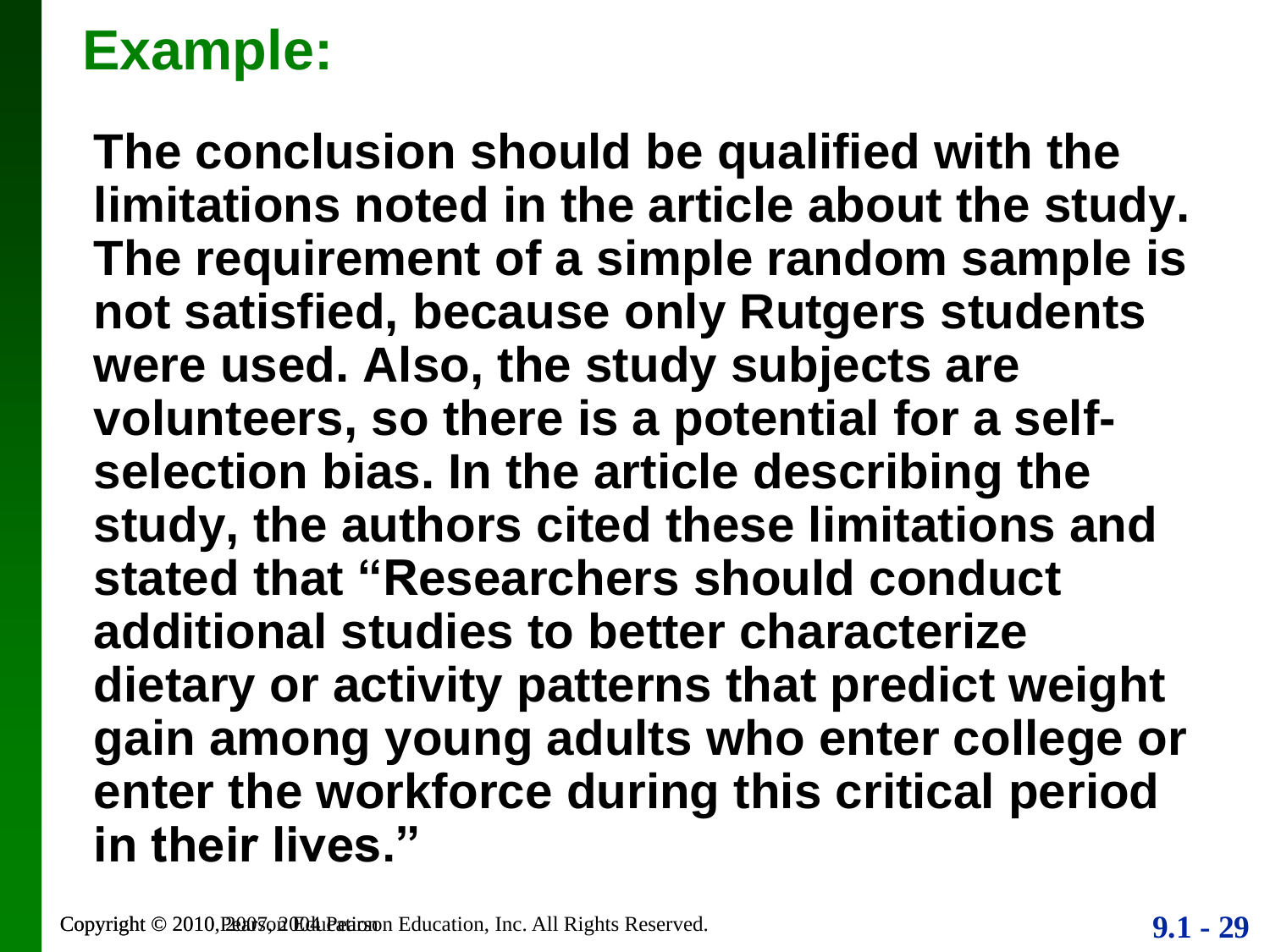**The** *P***-value method:**

**Using technology, we can find the** *P***-value of 0.8605. (Using Table A-3 with the test statistic of** *t* **= 0.186 and 4 degrees of freedom, we can determine that the P-value is greater than 0.20.) We again fail to reject the null hypothesis, because the** *P***-value is greater**  than the significance level of  $\alpha$  = 0.05.